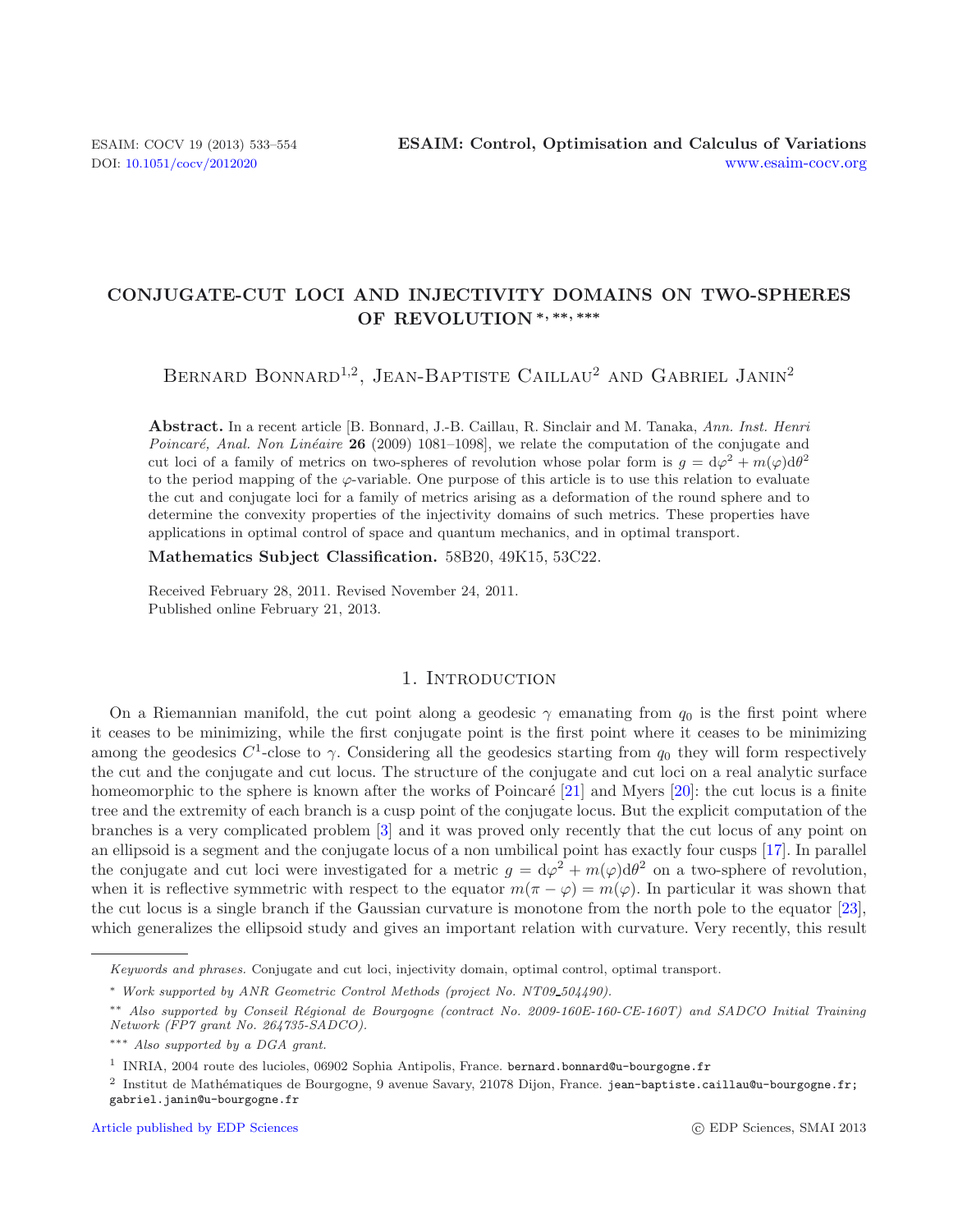#### 534 B. BONNARD *ET AL.*

was improved relating the simple structure of the cut locus to the period mapping of the  $\varphi$ -variable [\[8](#page-20-1)], this extension being motivated by a family of metrics arising in space mechanics and quantum control.

Indeed besides the geometric interest of such studies, the computation of the cut locus is an important task in optimal control in the goal of computing the synthesis of the problem which relies on determining the switching and the cut loci [\[5](#page-20-2)] and Riemannian or sub-Riemannian metrics arise through averaging procedures. A first and important example concerns the orbital transfer between two coplanar orbits using low propulsion [\[7](#page-20-3)]. Considering the energy minimization problem and averaging the underlying Hamiltonian with respect to the longitude leads to the 3D-Hamiltonian:

$$
H = \frac{9n^{1/3}}{2}p_n^2 + \frac{1}{2n^{5/3}} \left[ \frac{5(1 - e^2)}{2} p_e^2 + \frac{(5 - 4e^2)}{2e^2} p_\theta^2 \right]
$$

where n is the mean motion, e the eccentricity of the orbit and  $\theta$  the angle of the pericenter,  $p = (p_n, p_e, p_\theta)$  being the adjoint vector. Setting  $n = (5r/2)^{6/5}$  and  $e = \sin \varphi$ , H is the Hamiltonian associated with the Riemannian metric

$$
ds^{2} = dr^{2} + \frac{r^{2}}{c^{2}} \left( d\varphi^{2} + \frac{\sin^{2} \varphi}{1 - (1 - \mu^{2}) \sin^{2} \varphi} d\theta^{2} \right)
$$

with  $c = \sqrt{2/5}$  and  $\mu = 1/\sqrt{2/5}$ 5. By homogeneity one can restrict to  $dr = 0$  and this leads to the metric:  $d\varphi^2 + m(\varphi)d\theta^2$ ,

$$
m(\varphi) = \frac{\sin^2 \varphi}{1 - (1 - \mu^2)\sin^2 \varphi}
$$

describing the evolution of the  $\varphi$ -variable. As e belongs to [0, 1], such a metric is defined in the north hemisphere but can be extended analytically to the whole sphere. It is a deformation of the round sphere through the homotopy

$$
m_{\lambda}(\varphi) = \frac{\sin^2 \varphi}{1 - \lambda \sin^2 \varphi}
$$

and the case  $\lambda = 1$  defines an almost-Riemannian metric with a polar singularity at the equator. If we suppose that the thrust is oriented only in the tangential direction, the Hamiltonian becomes

$$
H = \frac{9n^{1/3}}{2}p_n^2 + \frac{1}{2n^{5/3}} \left[ \frac{4(1-e^2)^{3/2}}{1+\sqrt{1-e^2}} p_e^2 + \frac{4(1-e^2)}{1+\sqrt{1-e^2}} \frac{p_\theta^2}{e^2} \right]
$$

and again using  $n = (5r/2)^{6/5}$  but the transformation  $e = \sin \varphi \sqrt{1 + \cos^2 \varphi}$  leads to the metric

$$
ds^{2} = dr^{2} + \frac{r^{2}}{c_{t}^{2}} \left[ d\varphi^{2} + \frac{\sin^{2} \varphi (2 - \sin^{2} \varphi)^{2}}{4 \cos^{4} \varphi} d\theta^{2} \right]
$$

where  $c_t = 2/5 < c < 1$ . As before, restricting to  $S^2$  leads to the metric  $d\varphi^2 + m(\varphi)d\theta^2$  where

$$
m(\varphi) = \frac{\sin^2 \varphi (2 - \sin^2 \varphi)^2}{4 \cos^4 \varphi}.
$$

This corresponds in the case  $\lambda = 1$  to the deformation of the round sphere using the homotopy  $m_\lambda(\varphi)$  $XR(\lambda X), X = \sin^2 \varphi$  and

$$
R(X) = \frac{(1 - X/2)^2}{(1 - X)^2} = \frac{1}{4} \left( 1 + \frac{2}{1 - X} + \frac{1}{(1 - X)^2} \right).
$$

In this case the metric is not smooth for  $\lambda = 1$ , since the equator is a pole of order 2. This singularity is not removable since the Gauss curvature  $G \to -\infty$  when  $e \to 1^-$ .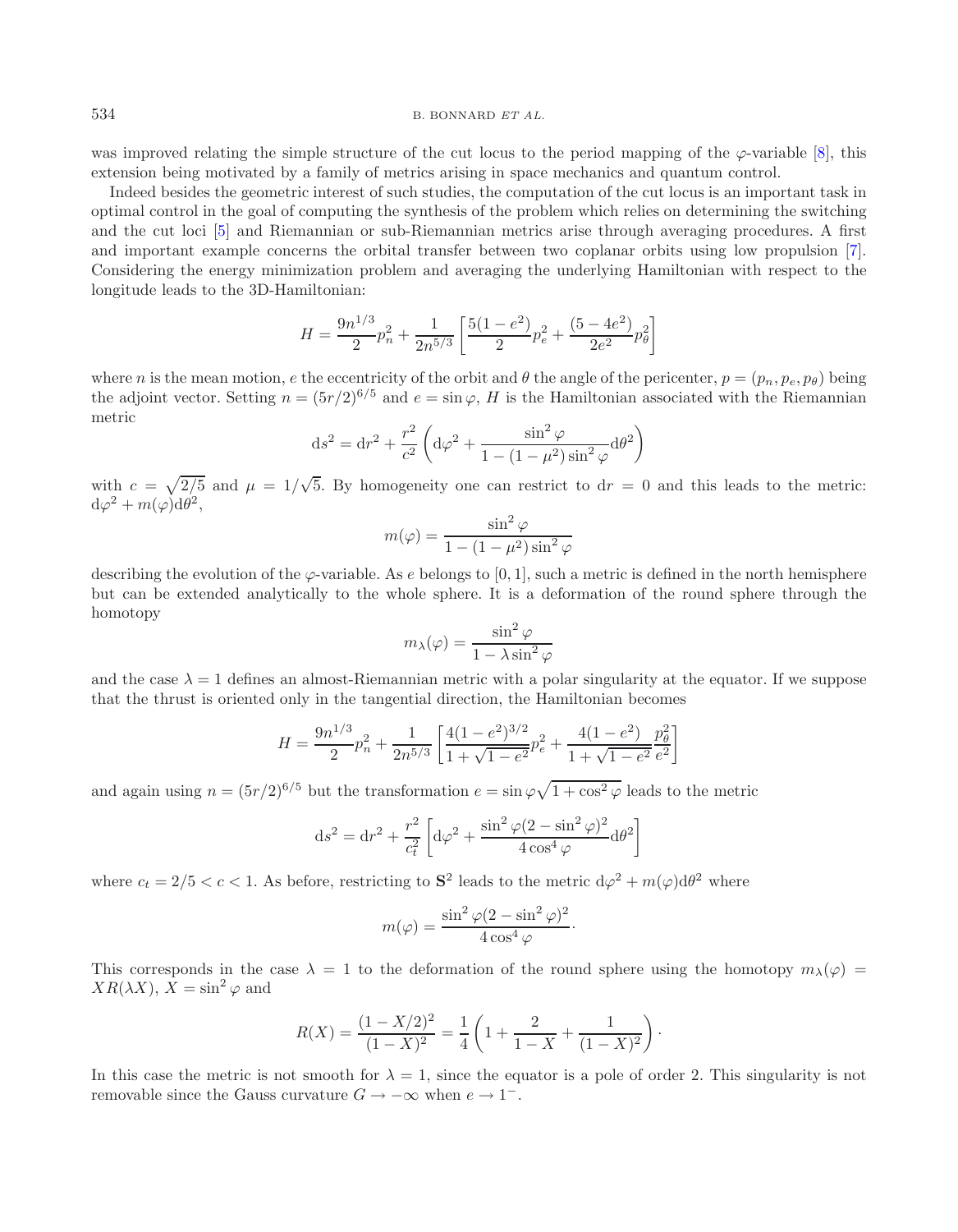A first task in this article is to parameterize the geodesics for a class of deformations of the round sphere, one consequence being the computation of the period, in order to evaluate the conjugate and cut loci in our case studies. The complexity of the computations is related to the transcendance of the problem and the category of functions needed: harmonic, elliptic or higher. Another motivation is to analyze the convexity properties of the injectivity domain of a point  $q_0$  defined by

$$
I(q_0) = \{tp_0, t \in [0, t_{\rm cut}(q_0, p_0)], H(q_0, p_0) = 1/2\}
$$

where  $t_{\text{cut}}$  is the cut time along the geodesic emanating from  $q_0$  with adjoint vector  $p_0$ . The convexity issue plays an important role in the regularity theory of optimal transport maps on Riemannian manifolds (see the monograph [\[25](#page-21-4)] for more on optimal transportation) and for surfaces, convexity of all injectivity domains holds for any small enough  $C^4$ -perturbation of the round metric on the sphere [\[15\]](#page-21-5). This property is analyzed in details in our cases that are one parameter smooth deformations of the round sphere. In particular our computations allow to analyze the relations between the Gauss curvature, the convexity of the period mapping and the convexity of the injectivity domains.

The organization of this article is the following. In Section [2,](#page-2-0) we introduce in a Hamiltonian setting the concepts to analyze Riemannian metrics on two-spheres of revolution and we classify the complexity of the computations. We recall the results from [\[8\]](#page-20-1) relating the computations of the conjugate and cut loci in the reflectional symmetric case with the convexity of the period mapping. Section [3](#page-6-0) presents the main results of this article concerning the structure of the conjugate or cut loci, and convexity of the injectivity domains.

## 2. Almost-Riemannian metrics on two-spheres of revolution

<span id="page-2-0"></span>The objective of this section is to introduce the concepts and to recall the properties of the metrics on two-spheres of revolution. The main references are [\[6](#page-20-4), [8](#page-20-1), [22](#page-21-6)].

### **2.1. Preliminaries**

We shall consider Riemannian metrics on the two-spheres of revolution which can be put in the polar form  $g = d\varphi^2 + m(\varphi)d\theta^2$  which is the standard covering excluding the poles;  $\varphi \in (0, \pi)$  is the angle along a meridian,  $\varphi = 0$  being the north pole and  $\theta$  is the angle of revolution extended to  $\theta \in \mathbf{R}$ . Many of such metrics can be constructed by restricting the Euclidian metric to a surface of revolution diffeomorphic to **S**<sup>2</sup>, an example being the round sphere where  $m(\varphi) = \sin^2 \varphi$ . In all this article we shall assume that q is reflectionally symmetric with respect to the equator:  $m(\pi - \varphi) = m(\varphi)$ . With applications in mind, our analysis will be devoted to the case  $m(\varphi) = XR(X), X = \sin^2 \varphi$  and  $R(0) = 1$ . It can be interpreted as a deformation of the round sphere using the homotopy  $m_\lambda(\varphi) = XR(\lambda X)$ . We shall moreover assume that  $m'(\varphi) \neq 0$ ,  $\varphi \in (0, \pi/2)$ . The Gauss curvature is given by

$$
G = -\frac{1}{\sqrt{m}} \frac{\partial^2 \sqrt{m}}{\partial \varphi^2}
$$

and we shall restrict to the case when the Gauss curvature admits an extremum on the equator. In our study the Riemannian situation will be extended to the almost-Riemannian case where the mapping has a pole at the equator. It will be called the *Grušin* case if the pole is of order one and the *tangential* case if the pole is of order two (see  $[1, 11]$  $[1, 11]$  $[1, 11]$  $[1, 11]$  for the analysis of such metrics).

## **2.2. Properties of the geodesic and integration**

Reference [\[4\]](#page-20-6) is a general introduction to the metrics on surfaces of revolution. We use below the Hamiltonian formalism that withstands such generalizations as almost-Riemannian metrics. A remarkable property is the simplicity of the geodesic flow. Introducing  $\psi := \pi/2 - \varphi$ , the Hamiltonian writes

$$
H = \frac{1}{2} \left( p_{\psi}^2 + \frac{p_{\theta}^2}{m(\pi/2 - \psi)} \right).
$$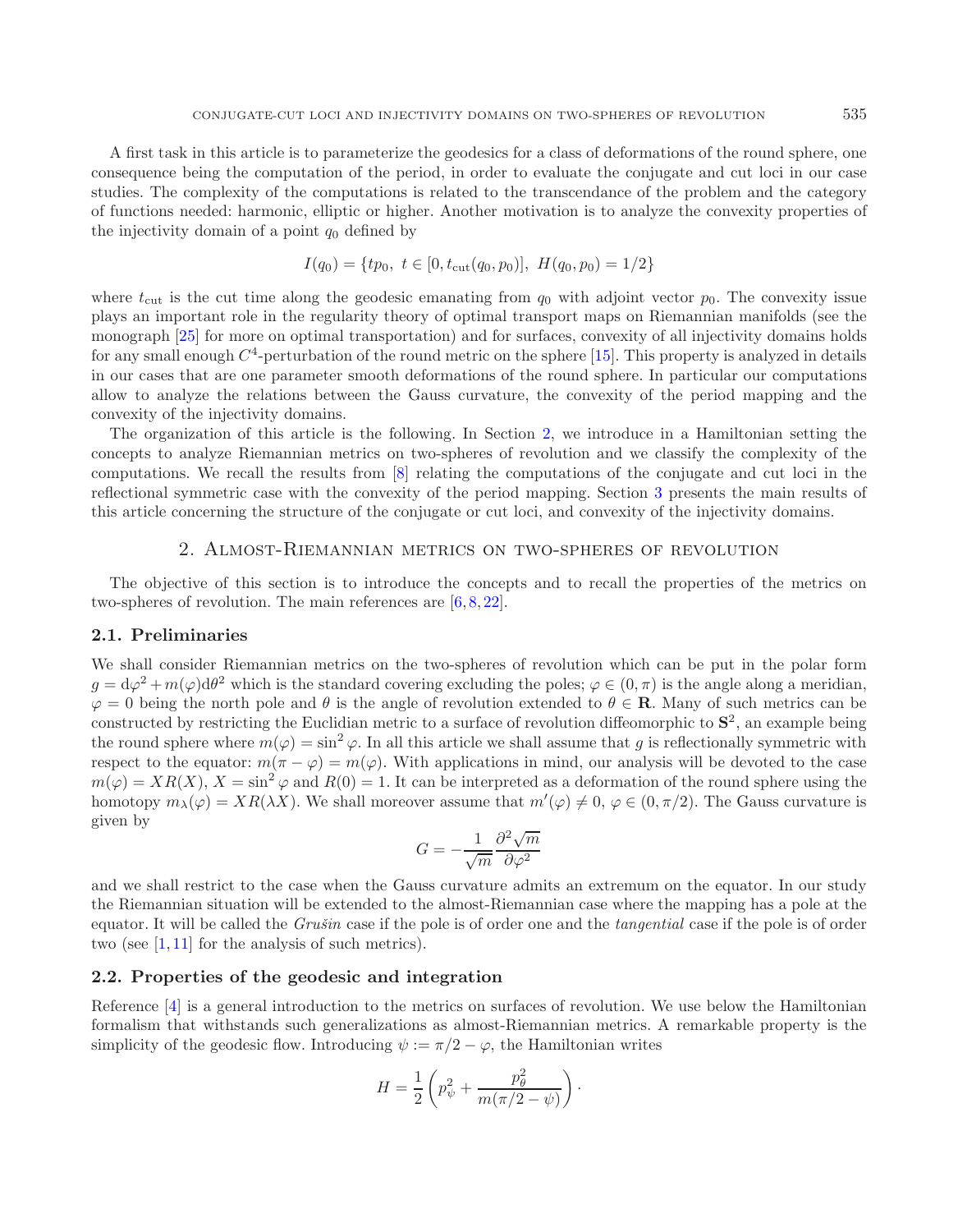#### 536 B. BONNARD *ET AL.*

Parameterizing by arc length  $(H = 1/2)$ , this leads to analyze the mechanical system

<span id="page-3-0"></span>
$$
\left(\frac{\mathrm{d}\psi}{\mathrm{d}t}\right)^2 + V(\psi) = 1, \quad V(\psi) = \frac{p_\theta^2}{m(\pi/2 - \psi)}\tag{2.1}
$$

where  $p_{\theta}$  is a constant corresponding to the Clairaut relation and where  $V(\psi)$  is a one-parameter family of potentials. Equation [\(2.1\)](#page-3-0) is called the *characteristic equation*. To integrate we proceed as follows. Consider first the Riemannian case. If  $p_{\theta} = 0$ , the geodesic curves are meridian circles. If  $p_{\theta} \neq 0$ , a solution can be a parallel but since  $m'(\varphi) \neq 0$  for  $\varphi \in (0, \pi/2)$ , the only parallel solution is the equator. All the other solutions are identical: The potential increases from  $V(0)$  to  $+\infty$  and cutting by  $H = 1/2$  defines a  $\psi$ -periodic solution which is symmetric with respect to the equator and oscillates periodically between  $-\psi_+ < 0 < \psi_+$ ; the period T and the amplitude both depend only upon  $p_{\theta}$ . In particular, each solution but the equator cuts the equator and is entirely determined by the branch evaluated on the quarter of period  $T/4$  where  $\psi(t) \in [0, \psi_+]$ . This branch is solution of the differential equation

<span id="page-3-1"></span>
$$
\frac{\mathrm{d}\psi}{\mathrm{d}t} = \sqrt{1 - V(\psi)}
$$

and the period is given by the integral

$$
\frac{T}{4} = \int_0^{\psi_+} \frac{\mathrm{d}\psi}{\sqrt{1 - V(\psi)}}\tag{2.2}
$$

which depends on  $p_{\theta} \in (0, \sqrt{m(\pi/2)})$ . The application  $p_{\theta} \mapsto T(p_{\theta})$  is the *period mapping*. The same is true in the limit case where m has a pole on the equator,  $m(\pi/2) = +\infty$ , and every geodesic hits the equator perpendicularly.

The geodesic flow is Liouville integrable and the transcendance of the problem is characterized by the transcendance of the period. More precisely, introducing  $X = \sin^2 \psi$  where  $\psi \in (0, \pi/2)$ , one gets:

$$
\int \frac{\mathrm{d}\psi}{\sqrt{1 - V(\psi)}} = \int \frac{\mathrm{d}X}{2\sqrt{X(1 - X)(1 - V(X))}}.
$$

We have the following classification.

(i) *Harmonic case*. After simplification the above integral reduces to an integral of the form:

$$
\int \frac{R(X)dX}{\sqrt{P(X)}}
$$
\n(2.3)

where  $P(X)$  is a polynomial of degree two, with a trivial real root  $X = 0$  and  $R(X)$  is a rational mapping. (ii) *Elliptic case*. The previous integral now reduces to the same form  $(2.3)$  but  $P(X)$  is a polynomial of degree four, with a trivial real root  $X = 0$  and  $R(X)$  is a rational mapping.

A standard process from mechanics consists in parameterizing the solutions with respect to the  $\psi$ -variable. The algorithm is as follows. One can assume  $\psi(0) = 0$  and  $\dot{\psi}(0) > 0$ ; this leads to start with the ascending branch  $\psi(t) \in [0, \psi_+]$  where  $\psi(t) = \sqrt{1 - V(\psi)}$ . On the interval  $[\psi_+, -\psi_+]$  one uses the descending branch. Fixing  $\theta(0) = 0$  using the symmetry of revolution, the successive intersections of  $\theta(t)$  with the equator are denoted  $\Delta\theta$ ,  $2\Delta\theta$ , and so on. By symmetry one can assume that they are even. Using the relations

$$
\frac{d\theta}{dt} = \frac{\partial H}{\partial p_{\theta}} = \frac{p_{\theta}}{m(\varphi)} = \frac{V(\psi)}{p_{\theta}},
$$

$$
\frac{d\psi}{dt} = \pm \sqrt{1 - V(\psi)}, \quad dt = \pm \frac{d\psi}{\sqrt{1 - V(\psi)}},
$$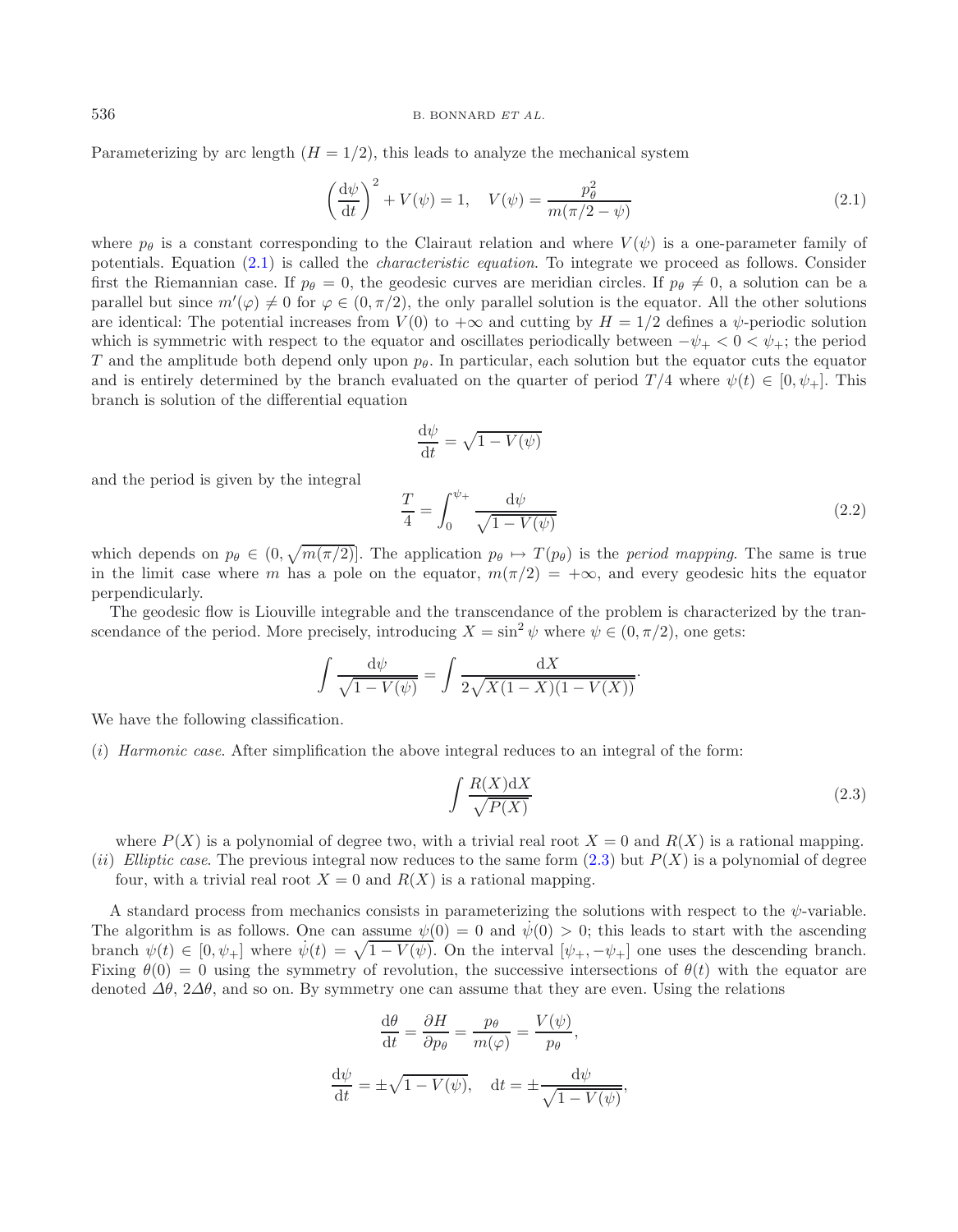one sees that

$$
\theta(t) = (2n - 1)\Delta\theta + \int_0^{\psi(t)} \frac{V(\psi)}{p_\theta} \left( -\frac{\mathrm{d}\psi}{\sqrt{1 - V(\psi)}} \right)
$$

$$
= (2n - 1)\Delta\theta + \int_{\psi(t)}^0 \frac{V(\psi)\mathrm{d}\psi}{p_\theta\sqrt{1 - V(\psi)}},
$$

where  $n \in \mathbb{N}$  counts the number of intersections with the equator. This computation is also valid in the singular case and this leads to the next definition.

**Definition 2.1.** The *first return mapping* to the equator is the smooth mapping  $\Delta\theta$ :  $p_\theta \in (0, \sqrt{m(\pi/2)}) \mapsto$  $\Delta\theta(p_\theta)$ .

# **2.3. The optimality problem**

In the previous sections, we have shown that, under the assumption that  $m'(\varphi) \neq 0$  for  $\varphi \in (0, \pi/2)$ , the geodesic flow is especially simple since we have roughly one type of trajectories. For the optimality problem, the situation is more complex since according to Riemannian geometry we have to compute the intersections of geodesics starting from a given point. This leads to introduce the following subset of the cut locus of a given point. The *separating locus*  $L(q_0)$  of  $q_0$  is the set of points where two distinct optimal geodesics emanating from  $q_0$  intersect with same length. To compute this locus, the assumption  $m(\pi - \varphi) = m(\varphi)$  is crucial. Because of symmetries, the result below is clear.

**Proposition 2.2.** *Given*  $q_0 = (\theta(0) = 0, \varphi(0))$  *and*  $p_\theta \neq 0$ , if  $\dot{\varphi}(0) = p_\varphi(0) \neq 0$ , there exist two distinct *geodesics intersecting with equal length on the antipodal parallel*  $\varphi = \pi - \varphi(0)$  *and they are associated respectively with*  $(p_{\theta}, \pm \dot{\varphi}(0))$ *. Similarly, given*  $q_0 = (\theta(0) = 0, \varphi(0))$  *and*  $p_{\theta} \neq 0$ *, there exist two distinct geodesics associated respectively with*  $\pm p_{\theta}$  *and the same*  $\varphi(0)$  *which intersect with equal length on the opposite meridian*  $\theta = \pi$ .

We recall the results of  $[8]$  $[8]$ . In order to compute the cut locus the important point is to control the intersection of the geodesics in the north hemisphere.

**Theorem 2.3.** Consider a metric on a two-sphere of revolution  $d\varphi^2 + m(\varphi)d\theta^2$ , with  $m'(\varphi)$  nonzero on  $(0, \pi/2)$ ,  $m(\pi - \varphi) = m(\varphi)$ . If the first return mapping to the equator is monotone non increasing, the cut locus from a *point different from a pole is a subset of the antipodal parallel.*

The computation of the conjugate locus of a point different from a pole is a more complicated task. It is based on the work of [\[22](#page-21-6)] which uses the fact that the Jacobi equation is integrable and in particular the Jacobi fields can be estimated. The following proposition holds.

**Proposition 2.4.** *Assume that the first return mapping to the equator is monotone non increasing, then the first conjugate time is given by*

$$
\frac{\partial \theta}{\partial p_{\theta}}(\varphi, p_{\theta}) = 0
$$

*where*  $\theta$  *is parameterized by*  $\varphi$  *according to* 

$$
\theta(\varphi, p_{\theta}) = \Delta\theta(p_{\theta}) - \int_{\psi_{+}}^{\psi} \frac{V(\psi) d\psi}{p_{\theta} \sqrt{1 - V(\psi)}}
$$

*(the first conjugate time being between*  $T/2$  *and*  $T/2 + T/4$ *).* 

Moreover,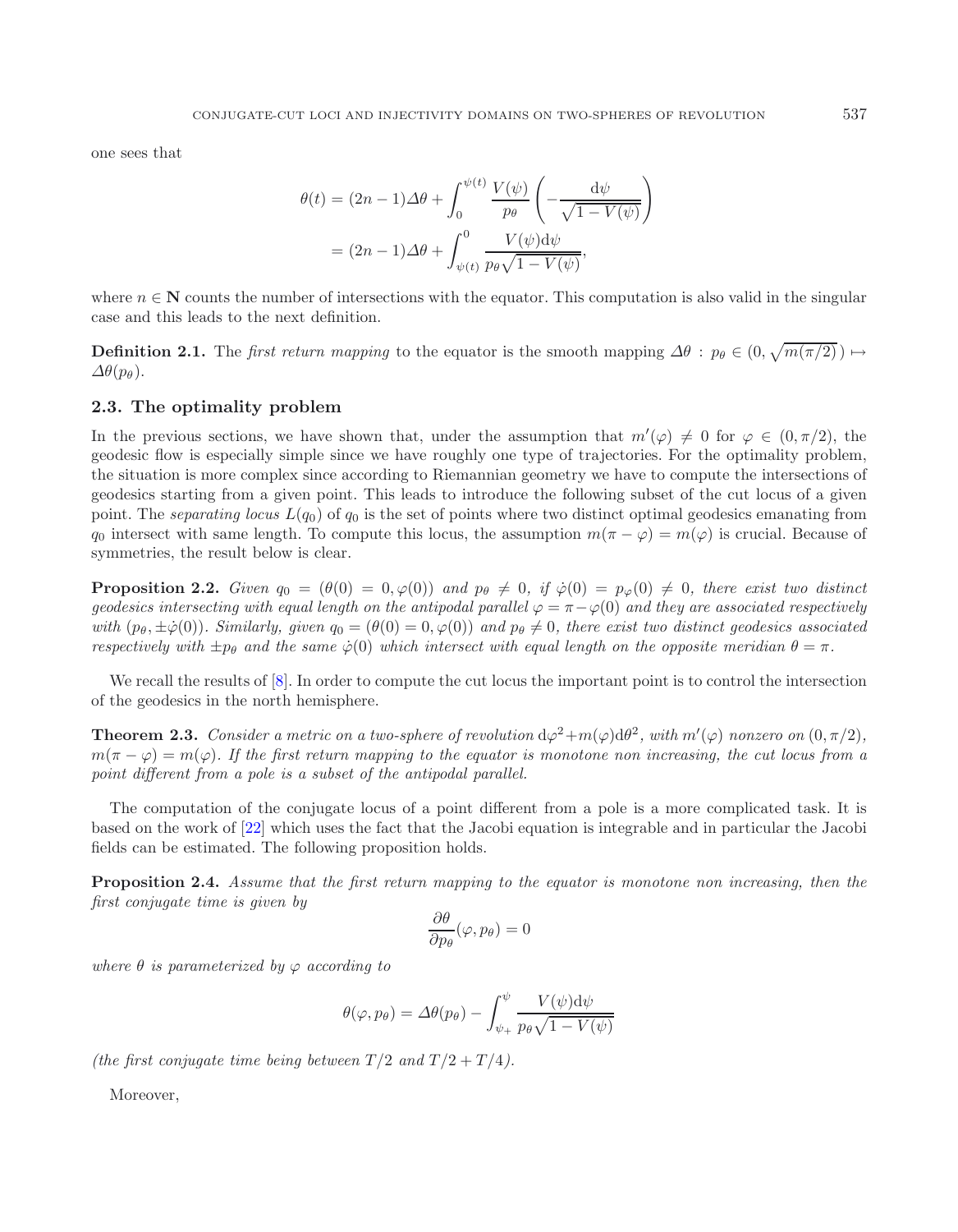#### 538 B. BONNARD *ET AL.*

**Theorem 2.5.** Assume that the first return mapping is such that  $\Delta\theta'(p_\theta) < 0 \leq \Delta\theta''(p_\theta)$  on  $(0, m(\pi/2))$  then: (*i*) The cut locus of a point not a pole is a segment  $[\pi - \alpha, \pi + \alpha]$  of the antipodal parallel; (*ii*) The conjugate *locus of a point not a pole has exactly four cusps.*

To conclude, a simple relation links the return mapping to the period mapping [\[8\]](#page-20-1).

**Lemma 2.6.**

$$
\frac{\Delta\theta'(p_{\theta})}{2} = \frac{T'(p_{\theta})}{4p_{\theta}}.
$$

A remarkable feature is that most of the analysis in the Riemannian case can be generalized to the almost-Riemannian one up to a singularity resolution of the problem near the equator. We have the following two results.

**Theorem 2.7** ([\[6\]](#page-20-4)). *Consider a singular metric*  $g = d\varphi^2 + m(\varphi)d\theta^2$ , where  $m(\pi - \varphi) = m(\varphi)$ ,  $m'(\varphi) \neq 0$ ,  $\varphi \in (0, \pi/2)$ *, with a pole located at the equator. Assume that the first return to the equator is monotone non increasing, then the cut loci are antipodal subarcs. The cut locus of a pole is the opposite pole, is equal to the equator minus the point for an equatorial point and to a proper closed subarc of the antipodal parallel otherwise.*

**Theorem 2.8** ([\[6\]](#page-20-4))**.** *Consider a singular metric as above and assume that the first return mapping is such that*  $\Delta\theta' < 0 \leq \Delta\theta''$ . Then the conjugate loci are reduced to the opposite pole for poles, a double-heart-shaped set *with four meridional cusps for equatorial points and an astroid-shaped set with two meridional and to equatorial cusps otherwise.*

From our analysis and [\[2\]](#page-20-7) we deduce the following proposition.

**Proposition 2.9.** *Consider a Riemannian metric*  $g = d\varphi^2 + m(\varphi)d\theta^2$ ,  $m(\pi - \varphi) = m(\varphi)$ ,  $m'(\varphi) \neq 0$ ,  $\varphi \in$  $(0, \pi/2)$  and assume that the first return mapping is monotone non increasing. Then for a point not a pole *the distance to the cut locus is the length of the geodesic starting tangentially to the parallel and reaching the antipodal parallel tangentially. Moreover the distance function to the cut locus is monotone non decreasing from the conjugate endpoint to the extremity of the antipodal segment where*  $\theta = \pi$ .

As a subset of the tangent bundle, the injectivity domain is defined as  $I(q_0) = \{tv, t \in [0, t_{cut}(q_0, v)], |v| = 1\}$ where  $t_{\text{cut}}$  is the cut time. It can also be computed as a subset of the cotangent bundle:  $I(q_0) = \{tp_0, t \in$  $[0, t_{\text{cut}}(q_0, p_0)], H(q_0, p_0) = 1/2\}$ . Consider the case of a Riemannian metric  $g = d\varphi^2 + m(\varphi)d\theta^2$ , symmetric with respect to the equator,  $m'(\varphi) \neq 0$  on  $(0, \pi/2)$ . Assume that the first return mapping to the equator is monotone non increasing, then according to our analysis, the cut time along any geodesic excluding the equator is given by  $t_{\text{cut}}(q_0, p_0) = T(p_\theta)/2$  where T is the period mapping. Given  $\varphi(0)$ ,  $\theta(0)$  can be set to zero due to the symmetry of revolution, so the level set  $H = 1/2$  is parameterized according to

<span id="page-5-0"></span>
$$
p_{\theta} = \cos \alpha \sqrt{m_0}, \quad p_{\varphi} = \sin \alpha, \quad \alpha \in [0, 2\pi].
$$

Because of symmetries, convexity has only to be checked on a quarter of the curve  $\alpha \in [0, \pi/2]$  and the boundary of the injectivity domain on the cotangent space is:

$$
\alpha \mapsto \frac{T(p_{\theta})}{2}(p_{\theta}, p_{\varphi}) := (c_1(\alpha), c_2(\alpha)).
$$

It will form, provided  $T$  is smooth (which is a consequence of the smoothness of the solutions of differential equation with respect to parameters), a smooth closed curve. According to [\[24](#page-21-8)] the convexity property of the injectivity domain is equivalent to a constant sign condition of the curvature given by:

$$
K = \frac{c'_1 c''_2 - c''_1 c'_2}{(c'^2_1 + c'^2_2)^{3/2}}.
$$
\n(2.4)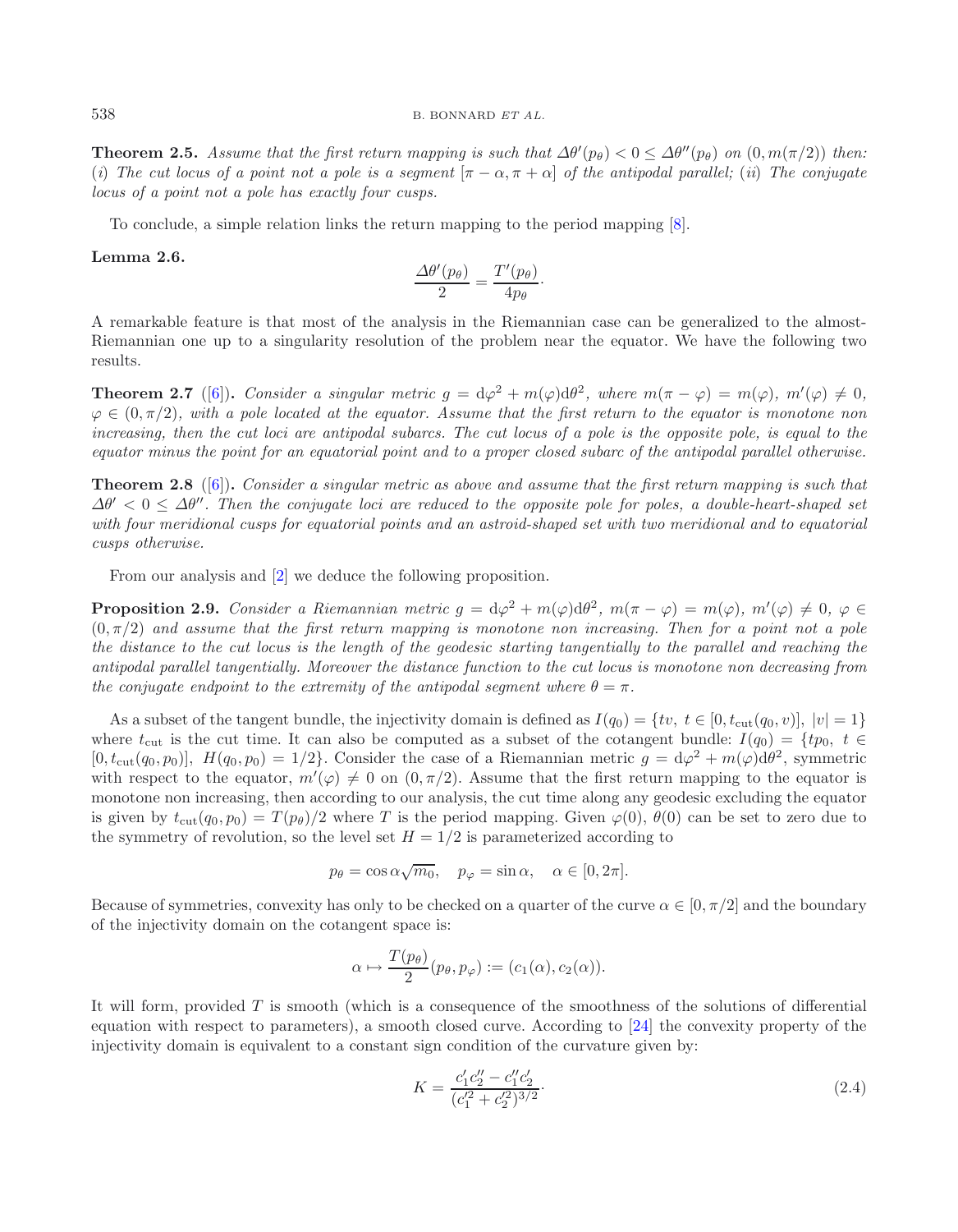<span id="page-6-1"></span>

FIGURE 1. Gauss curvature: variation represented for various  $\lambda \in [0,1)$ .

In our computation, one shall parameterize the boundary by  $p_{\theta}$ , restricting  $p_{\theta}$  to  $(0, \sqrt{m_0})$ ; derivatives in  $(2.4)$ will be taken with respect to  $p_{\theta}$  (or  $p_{\theta}^2$ ). An advantage of this parameterization is to extend the computation to the singular case, where at the equator  $m_0 = +\infty$ . In this case, one restricts  $p_\theta$  to the convex set  $(0, +\infty)$  and the convexity of the injectivity domain will correspond to the convexity with  $p_\theta \in (0, +\infty)$ .

# 3. Main results

<span id="page-6-0"></span>According to the previous section our program is to complete the computations of curvature, period mapping and geodesic curves to compute the cut and conjugate loci and to discuss the convexity of the injectivity domains.

# **3.1.** The harmonic case  $m_{\lambda}(\varphi) = \sin^2 \varphi/(1 - \lambda \sin^2 \varphi), \lambda \in [0, 1]$

As recalled in the introduction, it is associated with coplanar orbit transfers (with two controls) when  $\lambda = 4/5$ and in the limit case  $\lambda = 1$  it admits a Grustin type singularity at the equator. Note that it was also independently studied in [\[14\]](#page-21-9) as a perturbation of the round spheres where the geodesic curves are given by elementary functions. The Gauss curvature is (see Fig. [1\)](#page-6-1)

$$
K_{\lambda} = \frac{1}{(1 - \lambda \sin^2 \varphi)^2} ((1 - \lambda) - 2\lambda \cos^2 \varphi),
$$

and is strictly negative in the limit case  $\lambda = 1$ . The derivative is given by:

$$
K'_{\lambda} = \frac{4\lambda \sin \varphi \cos \varphi}{(1 - \lambda \sin^2 \varphi)^3} \left(2(1 - \lambda) - \lambda \cos^2 \varphi\right).
$$

For  $\lambda \in (0,1)$  it vanishes at the north pole and the equator,  $K_{\lambda}$  is monotone for  $\lambda \in (0,2/3)$  while a local extremum appears when  $2 = 3\lambda$ .

We are in the harmonic case and the characteristic equation reads

$$
\left(\frac{\mathrm{d}\psi}{\mathrm{d}t}\right)^2 = \frac{\cos^2\psi - p_\theta^2(1 - \lambda\cos^2\psi)}{\cos^2\psi}.
$$

We denote  $Z_+$  and  $Z_-$  the roots of

$$
1 + p_\theta^2(\lambda - 1) = Z^2(1 + \lambda p_\theta^2)
$$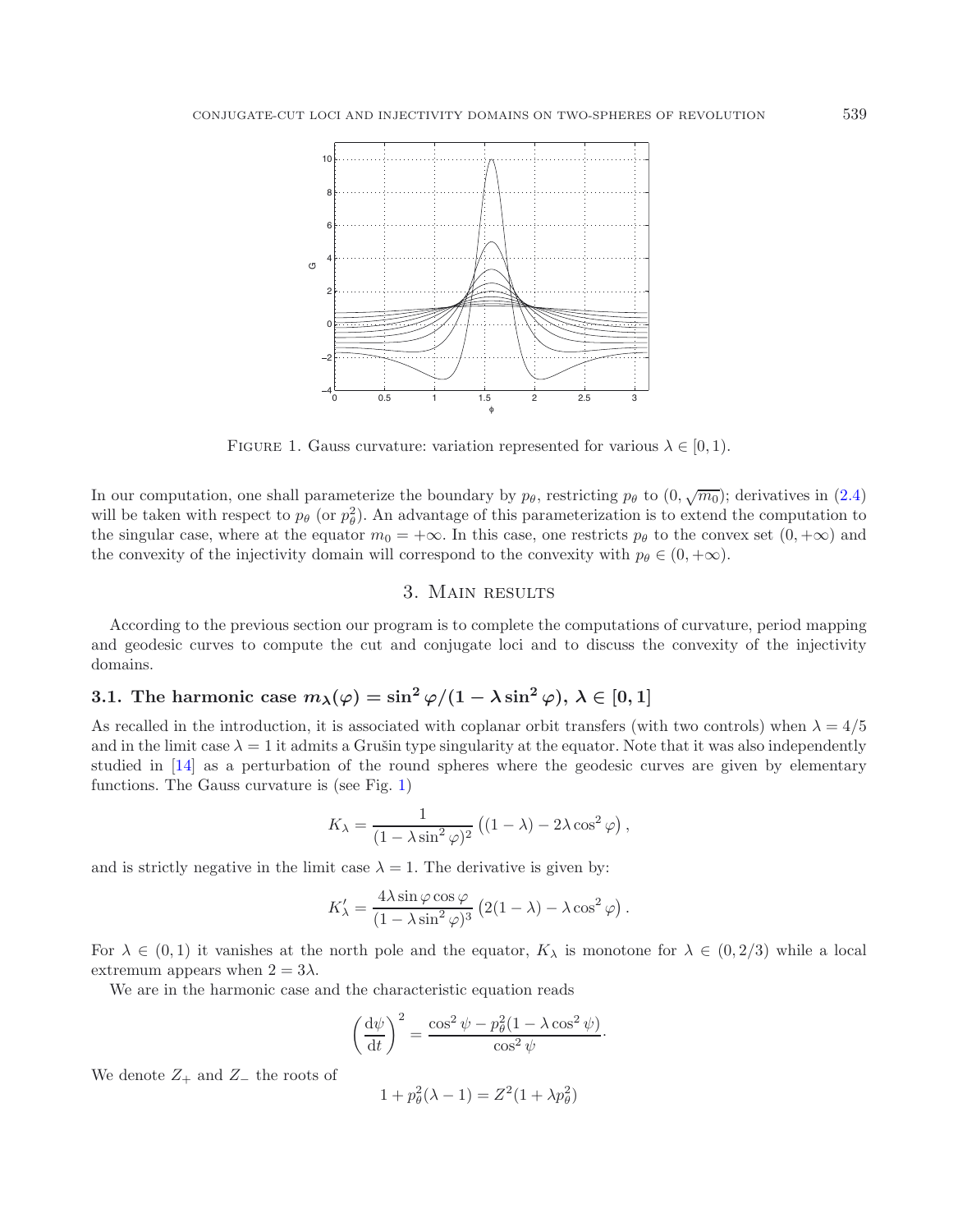where  $Z = \sin \psi$  and the period is given by

$$
\frac{T}{4} = \int_0^{Z_+} \frac{dZ}{\sqrt{1 + p_\theta^2(\lambda - 1) - Z^2(1 + \lambda p_\theta^2)}}.
$$

Normalizing the amplitude of the oscillation using  $Z = Z_{+}Y$  one has

$$
\frac{T}{4} = \int_0^1 \frac{dY}{(1 + \lambda p_\theta^2)^{1/2} \sqrt{1 - Y^2}} = \frac{1}{\sqrt{1 + \lambda p_\theta^2}} [\text{asin } Y]_0^1.
$$

In particular, one deduces the following [\[13](#page-21-10)].

**Lemma 3.1.** *The period is given by*

$$
T(p_{\theta}) = \frac{2\pi}{\sqrt{1 + \lambda p_{\theta}^2}}.
$$

The  $\psi$ -variable in the normalized coordinate is given by

$$
\operatorname{asin} Y(t) = (1 + \lambda p_\theta^2)^{1/2} t.
$$

This defines a renormalized time  $s = (1 + \lambda p_{\theta}^2)^{1/2}t$ . The  $\theta$ -variable is integrated thanks to the differential equation:

$$
\frac{\mathrm{d}\theta}{\mathrm{d}t} = p_{\theta} \frac{1 - \lambda (1 - \sin^2 \psi)}{1 - \sin^2 \psi}.
$$

With the original parameterization this leads to

$$
\theta(t) = \int \frac{p_{\theta} dt}{\cos^2 \psi} - \lambda p_{\theta} t
$$

and finally to

$$
\theta(t) = \frac{p_{\theta}}{\sqrt{1 + \lambda p_{\theta}^2} \sqrt{1 - Z_{+}^2}} \text{atan}\left(\sqrt{1 - Z_{+}^2} \tan\left(t\sqrt{1 + \lambda p_{\theta}^2}\right)\right) - \lambda p_{\theta}t.
$$

From the period computation we deduce the following.

**Theorem 3.2.** (*i*) For  $0 < \lambda \leq 1$  the first return mapping satisfies  $\Delta\theta' < 0 \leq \Delta\theta''$ . (*ii*) For  $0 \leq \lambda \leq 1$ , all the *injectivity domains are convex.*

*Proof.* The period is  $T(p_\theta) = 2\pi (1 + \lambda p_\theta^2)^{-1/2}$  so the first assertion is clear. Let  $S = (1 + p_\theta^2)^{-1/2}$ . Computing, one obtains:

$$
S' = -\lambda p_{\theta} S^3
$$
,  $S'' = -\lambda S^3 (1 - 3\lambda S^2 p_{\theta}^2)^{-1/2}$ .

To compute the boundary of the injectivity domain one introduces the mapping

$$
p_{\theta} \mapsto (Sp_{\theta}, Sp_{\varphi})
$$

and we compute the curvature

$$
K = \frac{c'_1 c''_2 - c''_1 c'_2}{(c'^2_1 + c'^2_2)^{3/2}}.
$$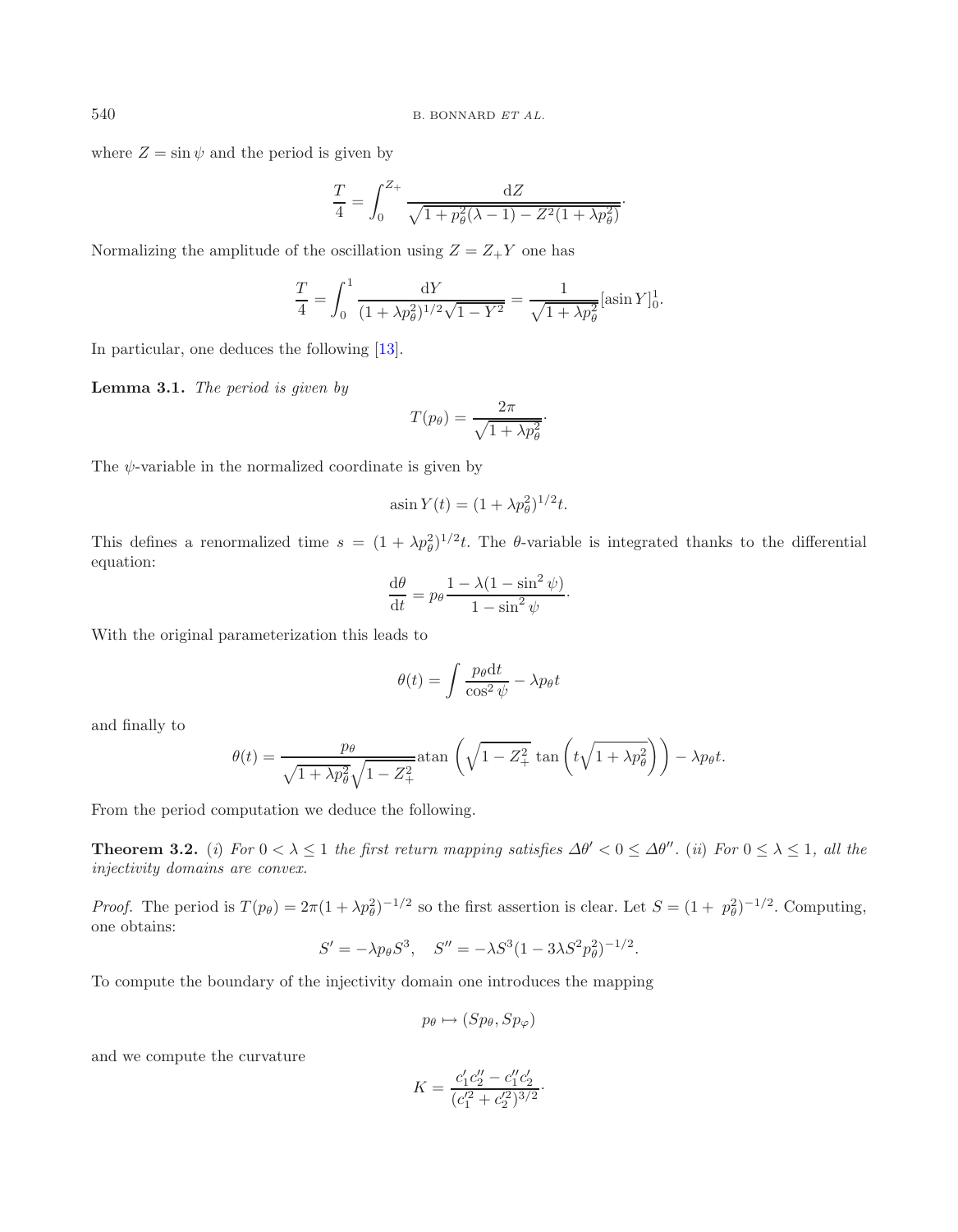Denoting  $m_0 = m(\varphi(0))$ , one has

$$
c'_1 = S^3,
$$
  
\n
$$
c''_1 = -3\lambda p_\theta S^5,
$$
  
\n
$$
p'_\varphi = -\frac{p_\theta}{p_\varphi m_0},
$$
  
\n
$$
p''_\varphi = -\frac{1}{p_\varphi^3 m_0},
$$
  
\n
$$
c'_2 = -Sp_\theta \left( \lambda S^2 p_\varphi + \frac{1}{p_\varphi m_0} \right),
$$
  
\n
$$
c''_2 = S'' p_\varphi + 2S' p'_\varphi + Sp''_\varphi.
$$

From the above computations one deduces

$$
K = -S\left(\frac{\lambda S^2}{p_{\varphi}} + \frac{1}{m_0 p_{\varphi}^3}\right) \left(S^4 + p_{\theta}^2 \left(\lambda S^2 p_{\varphi} + \frac{1}{p_{\varphi} m_0}\right)^2\right)^{-3/2}
$$

and  $K < 0$  for  $p_\theta \in (0, \sqrt{m_0})$ . When  $p_\theta = 0$ ,  $(c'_1, c'_2) = (1, 0)$  and when  $p_\theta \to \sqrt{m_0}$ ,  $(c'_1, c'_2) \to$  $((1 + \lambda m_0)^{-1/2}, -\infty)$ . This proves the second assertion.

## **Proposition 3.3.**

(*i*) In the first quadrant, the boundary of the injectivity domain in polar coordinates  $r^2 = c_1^2 + c_2^2$ ,  $\tan \tau = c_2/c_1$ *is given by the oval*

$$
r^{2} = \frac{m_{0}}{m_{0} + (1 + m_{0}(\lambda - 1))\cos^{2} \tau}
$$

·

(*ii*) *If*  $q_0$  *is on the equator, the curvature is constant and negative and does not depend on*  $\lambda$   $(K = -1)$ *.* (*iii*) The limit of the curvature when  $p_{\theta} \to 0$  and  $p_{\theta} \to m_0^{1/2}$  does not depend on  $\lambda$ .

**Remark 3.4.** In the above computations the crucial point is the relation between the period mapping and its derivative  $S' = -\lambda p_{\theta} S^3$ . From the experimental point of view, observe the important variation of the Gauss curvature in Figure [1](#page-6-1) (non-monotonicity prevents to apply the results of [\[23](#page-21-3)] on the structure of cut and conjugate loci), but the constancy of the curvature of the injectivity domain when  $\varphi_0 = \pi/2$ .

#### **3.2. The elliptic case**

The remaining computations will be done in elliptic cases using Jacobi or Weierstraß elliptic functions (see [\[16](#page-21-11)[,19\]](#page-21-12) for general references). Useful formulas are recalled in the appendix. The ellipsoid of revolution is generated by the curve

$$
y = \sin \varphi, \quad z = \varepsilon \cos \varphi
$$

where  $0 < \varepsilon < 1$  corresponds to the oblate case while  $\varepsilon > 1$  is the prolate one. The restriction of the three dimensional Euclidian metric to the surface is

$$
g = F_1(\varphi) \mathrm{d}\varphi^2 + F_2(\varphi) \mathrm{d}\theta^2
$$

where  $F_1 = \cos^2 \varphi + \varepsilon^2 \sin \varphi$ ,  $F_2 = \sin^2 \varphi$ , the case  $\varepsilon = 1$  being the round sphere. The metric can be written in the polar form thanks to

$$
\mathrm{d}\Phi = F_1^{1/2}(\varphi)\mathrm{d}\varphi
$$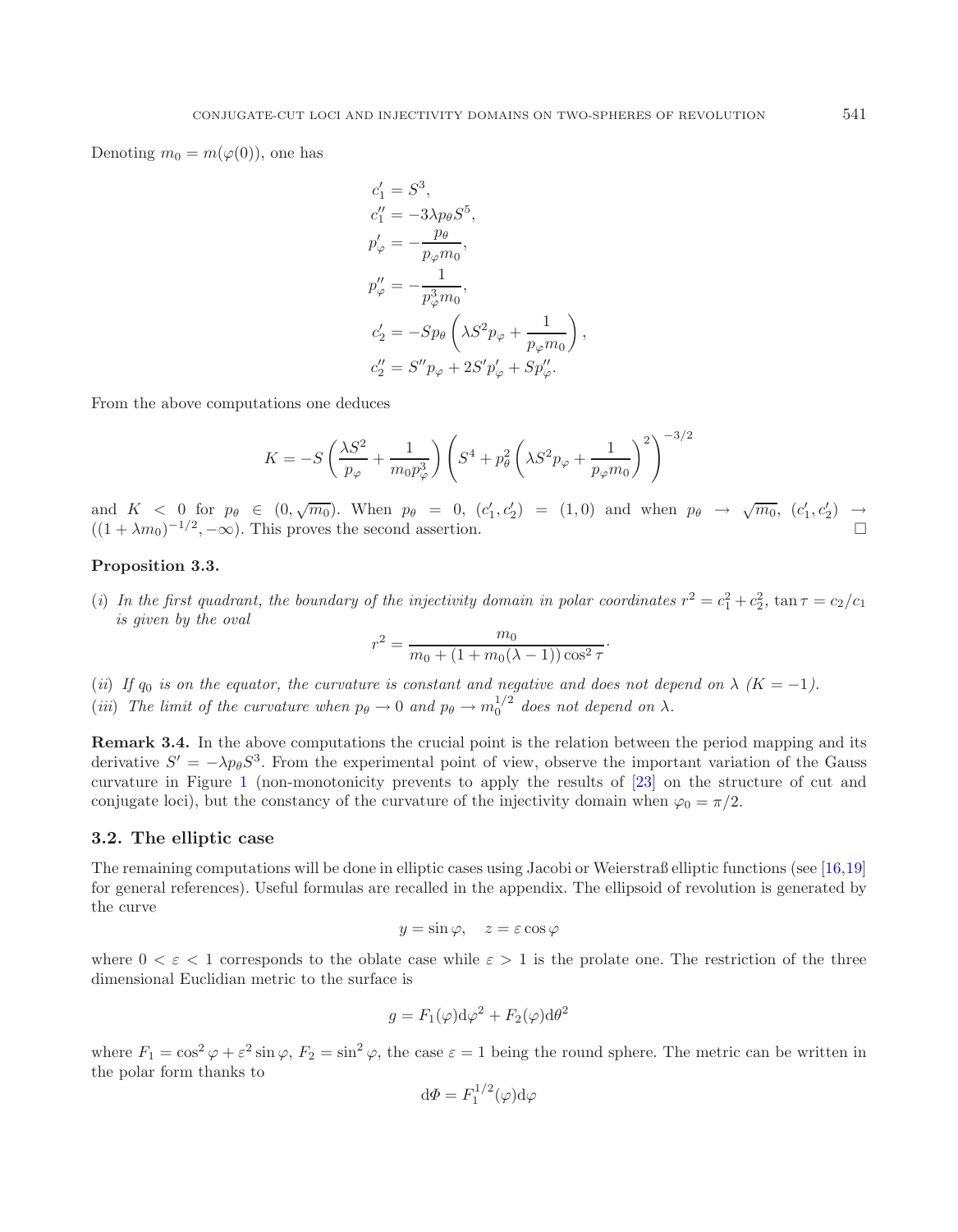which leads to introduce the elliptic function of the second kind,  $\Phi = E(\varphi, \tilde{k})$ , with modulus  $\tilde{k}^2 = 1 - \varepsilon^2$ . We shall compute the period mapping in the  $(\psi, \theta)$ -coordinates,  $\psi = \pi/2 - \varphi$ . The Hamiltonian is

$$
H = \frac{1}{2} \left( \frac{p_{\varphi}^2}{F_1(\varphi)} + \frac{p_{\theta}^2}{F_2(\varphi)} \right)
$$

and on  $H = 1/2$ , the characteristic equation is

$$
\frac{\mathrm{d}\psi}{\mathrm{d}t} = \frac{(\cos^2\psi - p_\theta^2)^{1/2}}{\cos\psi(\sin^2\psi + \varepsilon^2\cos^2\psi)^{1/2}}.
$$

The roots of  $V = 1$  in [\(2.1\)](#page-3-0) are given by  $1 - p_\theta^2 = \sin^2 \psi_1$ . Making the usual rescaling  $Y = \sin \psi_1 Z$ , where  $Y = \sin \psi$ , the characteristic equation

$$
\frac{(Y^2 + \varepsilon^2 (1 - Y^2))^{1/2} dY}{\left(\sin^2 \psi_1 \left(1 - Y^2 / \sin^2 \psi_1\right)\right)^{1/2}} = dt
$$

becomes

$$
\frac{(\varepsilon^2 + Z^2 \sin^2 \psi_1^2 (1 - \varepsilon^2))^{1/2} dZ}{(1 - Z^2)^{1/2}} = dt.
$$

Hence the formula for the period mapping is

$$
\frac{T}{4} = \int_0^1 \frac{(\varepsilon^2 + Z^2 \sin^2 \psi_1 (1 - \varepsilon^2))^{1/2} dZ}{(1 - Z^2)^{1/2}}.
$$

Introducing

$$
\alpha := \sqrt{\varepsilon^2 + \sin^2 \psi_1 (1 - \varepsilon^2)}, \quad k^2 := \frac{\sin^2 \psi_1 (1 - \varepsilon^2)}{\alpha^2}, \quad k'^2 := \frac{\varepsilon^2}{\alpha^2},
$$

<span id="page-9-0"></span>we get

$$
T = 4 \int_0^1 \frac{\alpha (k'^2 + k^2 Z^2) dZ}{\sqrt{(1 - Z^2)(k'^2 + k^2 Z^2)}},
$$
  
=  $4\alpha \left[ k^2 K(k) + k^2 \int_0^1 \frac{Z^2 dZ}{\sqrt{(1 - Z^2)(k'^2 + k^2 Z^2)}} \right],$   
=  $4\alpha k'^2 K(k) + 4\alpha k^2 \int_0^{K(k)} \text{cn}^2 u \, du,$ 

with  $Z = \text{cn } u$ . Using [\[19](#page-21-12)],

$$
T = 4\alpha (k'^{2}K(k) + (E(k) - k'^{2}K(k)) = 4\alpha E(k).
$$

Summarizing,

**Lemma 3.5.** *The period maping is*  $T = 4\alpha E(k)$ ,  $\alpha := \sqrt{\varepsilon^2 + \sin^2 \psi_1 (1 - \varepsilon^2)}$ ,  $\sin^2 \psi_1 = 1 - p_\theta^2$  *and the modulus is*  $k^2 = 1 - \varepsilon^2/\alpha^2$ .

<span id="page-9-1"></span>**Theorem 3.6.** *The injectivity domain on an oblate ellipsoid of revolution is convex for any point if and only* √ *if the ratio*  $\varepsilon$  *between the minor and the major axis is greater or equal to*  $1/\sqrt{3}$ *.*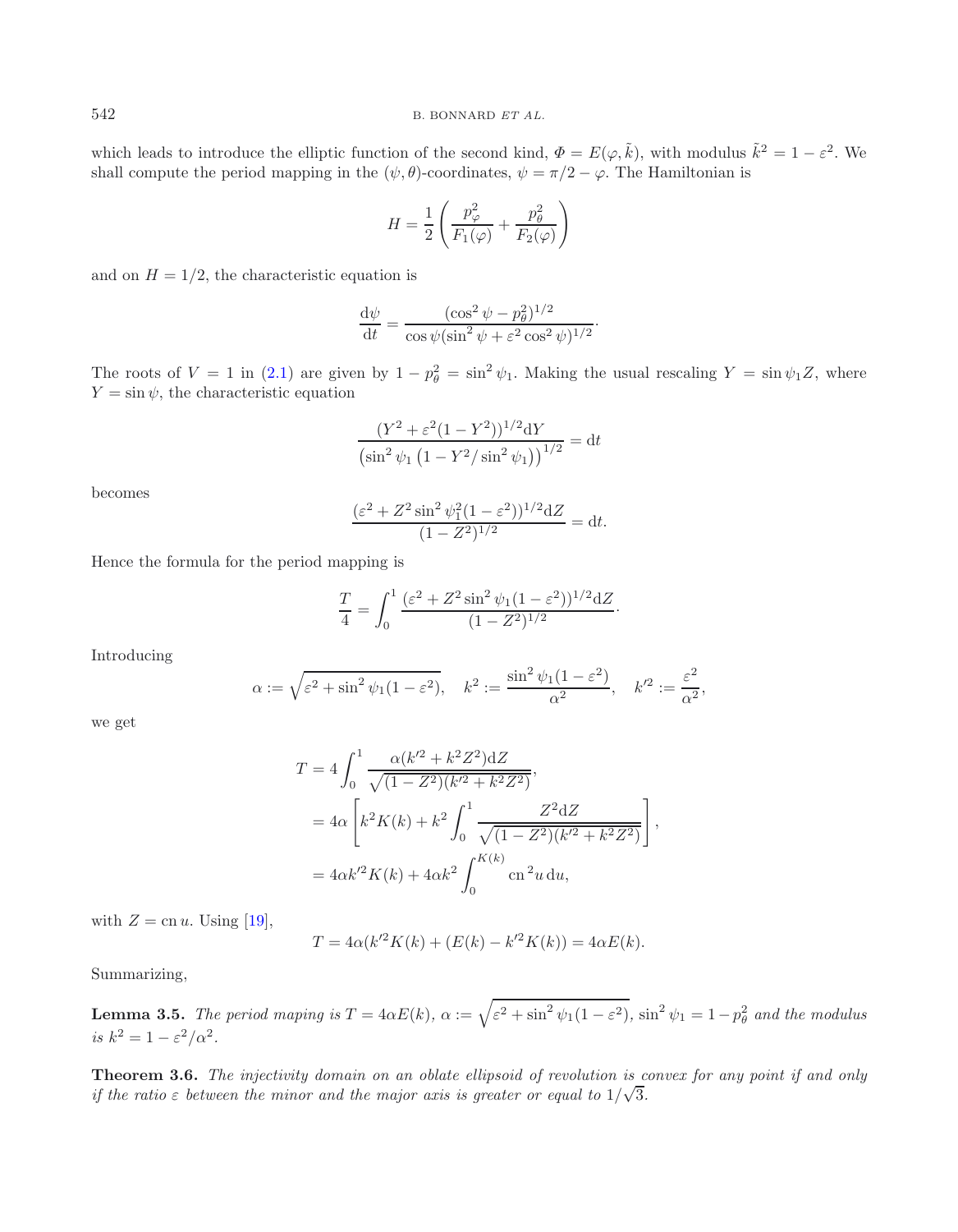Before giving a detailed proof of this result (announced in [\[9](#page-21-13)]), we use the quadrature with Jacobi functions of Lemma [3.5](#page-9-0) to interpretate the  $1/\sqrt{3}$  ratio.

The period mapping is  $T = 4\alpha E(k)$  and the derivatives of  $c_1(p_\theta) = p_\theta T$ ,  $c_2(p_\theta) = p_\varphi T$  can be computed using the first and second order complete first integrals  $K$  and  $E$ . One has

$$
\frac{\mathrm{d}\alpha}{\mathrm{d}p_{\theta}} = \frac{p_{\theta}(\varepsilon^2 - 1)}{\alpha}, \quad \frac{\mathrm{d}k}{\mathrm{d}p_{\theta}} = -\frac{\varepsilon^2 p_{\theta}\sqrt{1 - \varepsilon^2}}{\alpha^3 \sqrt{1 - p_{\theta}^2}},
$$

from which we deduce:

$$
\frac{1}{4}\frac{dc_1}{dp_\theta} = \alpha E + p_\theta^2 \frac{E(\varepsilon^2 - 1)}{\alpha} - \frac{\varepsilon^2 p_\theta^2 (E - K)\sqrt{1 - \varepsilon^2}}{k\alpha^2 \sqrt{1 - p_\theta^2}},
$$
  

$$
\frac{1}{4}\frac{d^2 c_1}{dp_\theta^2} = \frac{p_\theta}{\alpha (1 - p_\theta^2)^2} (K(3\varepsilon^2 - p_\theta^2 \varepsilon^2) - E(2\varepsilon^2 p_\theta^4 - 4\varepsilon^2 p_\theta^2 - 2p_\theta^4 + 5p_\theta^2 - 3).
$$

In particular if  $p_{\theta} \to 0$ , then  $\alpha \to 1$ ,  $k^2 \to 1 - \varepsilon^2 = k_0^2$  and

$$
\frac{1}{4}\frac{\mathrm{d}c_1}{\mathrm{d}p_\theta} \to E(k_0) > 0.
$$

For an equatorial point  $\varphi(0) = \pi/2$ , when  $p_\theta \to 1$ ,  $\sin^2 \psi_1 = 1 - p_\theta^2 \to 0$  and the modulus  $k^2 = \sin^2 \psi_1 (1 - \varepsilon^2)/\alpha^2$ tends to zero. From the asymptotics recalled in the appendix, one deduces  $E \to \pi/2$ ,  $E - K \sim -\pi k^2/4$ . Hence

$$
\alpha E \to \frac{\varepsilon \pi}{2},
$$

$$
p_{\theta}^{2} \frac{E}{\alpha} (\varepsilon^{2} - 1) \to \frac{(\varepsilon^{2} - 1)\pi}{2\varepsilon},
$$

$$
-\frac{\varepsilon^{2} p_{\theta}^{2} (E - K)\sqrt{1 - \varepsilon^{2}}}{k\alpha^{2} \sqrt{1 - p_{\theta}^{2}}} \to \frac{(1 - \varepsilon^{2})\pi}{4\varepsilon},
$$

$$
\frac{1}{4} \frac{dc_{1}}{dz} \to \frac{(3\varepsilon^{2} - 1)\pi}{4\varepsilon}.
$$

so

The right-hand side vanishes for  $\varepsilon = 1/$ √ be right-hand side vanishes for  $\varepsilon = 1/\sqrt{3}$ , which is interpretated as follows: for  $\varepsilon$  smaller and close enough to  $1/\sqrt{3}$ , the injectivity domain in the quadrant admits a vertical tangent for  $\varphi(0)$  close enough from  $\pi/2$ ; since the boundary is smooth by symmetry, the injectivity domains are not convex. A numerical check suggests that the curvature of the boundary curve  $(c_1, c_2)$  $(c_1, c_2)$  $(c_1, c_2)$  for  $\varphi(0) \in [0, \pi/2]$  and  $\varepsilon < 1/\sqrt{3}$  is negative (see Figs. 2 and [3\)](#page-11-1).

 $4\varepsilon$ 

 $4 dp_{\theta}$ 

We now prove Theorem [3.6,](#page-9-1) completing the proof sketched in [\[9](#page-21-13)]. The proof relies on the use of Weierstraß functions (instead of Jacobi) whose asymptotics provide simple estimates. The curvature condition  $(2.4)$  is expressed as a sign condition on the quantity (with  $' = \partial/\partial p_{\theta}$ )

$$
T(T + p_{\theta}T') + (X_0 - p_{\theta}^2)(2T'^2 - TT'') \ge 0, \quad p_{\theta} \in [0, \sqrt{X_0}],
$$

where  $X = \sin^2 \varphi$  (and  $X_0 = \sin^2 \varphi_0$ ). The period  $T(p_\theta, \lambda)$  of the  $\varphi$  coordinate is computed using the quadrature in the form of the algebraic curve  $(X = \sin^2 \varphi)$ 

$$
\left(\frac{\dot{X}(\lambda - X)}{\sqrt{\lambda}}\right)^2 = 4(X - p_\theta^2)(X - 1)(X - \lambda).
$$

Setting  $y = 1 - p_\theta^2$  and  $x = \lambda - 1$ , the invariants are

$$
g_2(x, y) = \frac{4}{3}(x^2 + xy + y^2), \quad g_3(x, y) = \frac{4}{27}(2x^3 + 3x^2y - 3xy^2 - 2y^3),
$$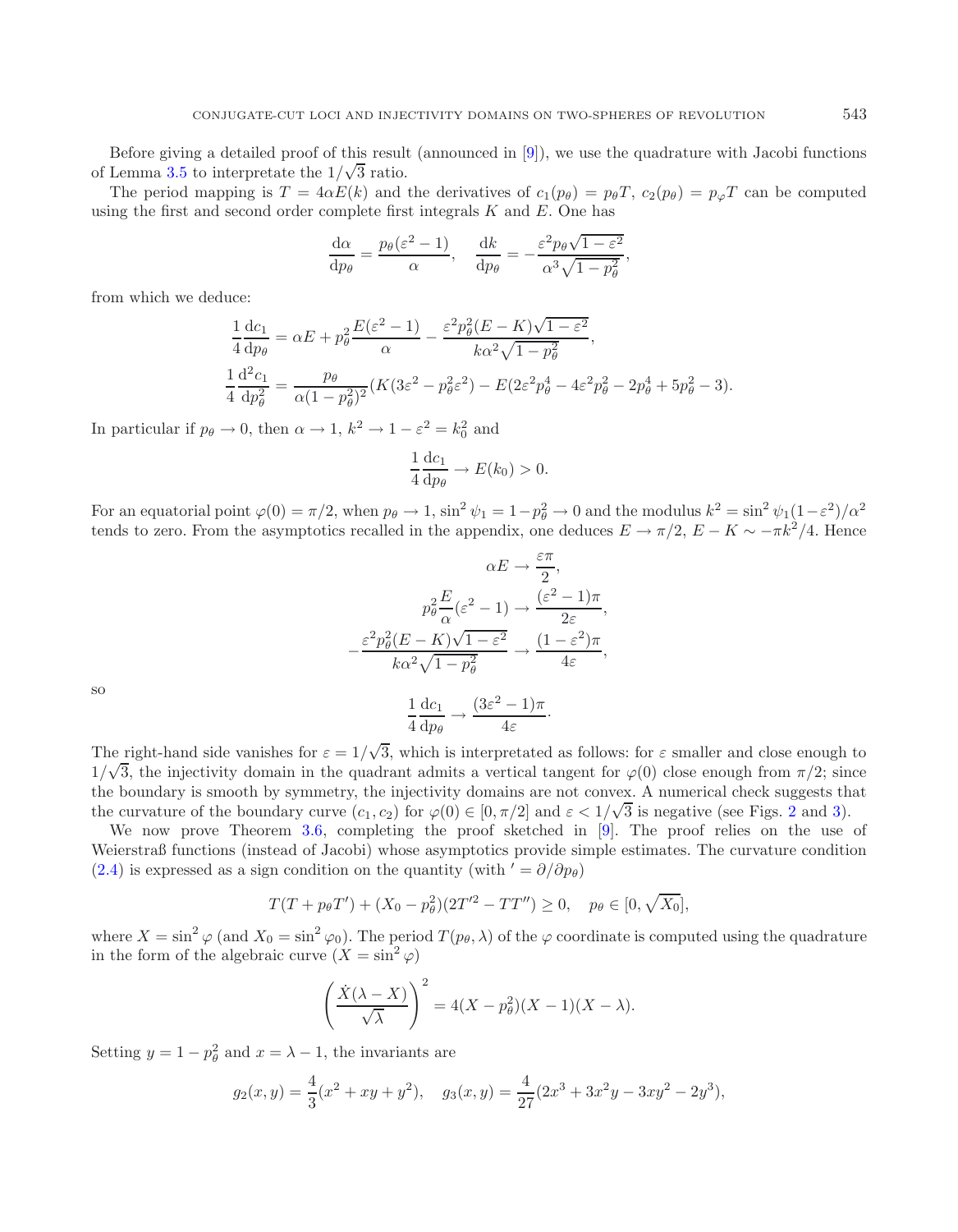<span id="page-11-0"></span>

FIGURE 2. Boundary (on the left)  $(c_1, c_2)$  of the injectivity domain displayed for the set  ${c_1 \ge 0, c_2 \ge 0}$  in the case  $\varepsilon = 0.8 > 1/\sqrt{3}$  as well as for several values of  $\varphi_0 \in [0, \pi/2]$  and its curvature K (on the right), which remains negative, parameterized by  $p_{\theta}$ .

<span id="page-11-1"></span>

FIGURE 3. Boundary (on the left)  $(c_1, c_2)$  of the injectivity domain displayed for the set  $\{c_1 \geq 0\}$  $0, c_2 \geq 0$  in the limit case  $\varepsilon = 1/\sqrt{3}$  as well as for several values of  $\varphi_0 \in [0, \pi/2]$  and its curvature K (on the right), which remains negative, parameterized by  $p_{\theta}$ .

The period is  $T = 4\tau/(3\sqrt{x+1})$  with

$$
\tau := (2x + y)\omega + 3\eta
$$

where  $\omega$  is the real half-period of the Weierstraß function associated with  $(g_2, g_3)$ , and  $\eta = \zeta(\omega)$ . Differentiation with respect to x is obtained through the following rules (see [\[16\]](#page-21-11) pp. 307–308 for the derivatives of periods or quasi-periods with respect to the invariants)

$$
\delta_x \frac{\partial \omega}{\partial x} = -A_x \omega - B_x \eta, \quad \delta_x \frac{\partial \eta}{\partial x} = C_x \omega + A_x \eta,
$$

where

$$
\delta_x := 18x(x+y), \quad A_x := 3(2x+y), \quad B_x := 9, \quad C_x := x^2 + xy + y^2.
$$

Symmetrically,

$$
\delta_y \frac{\partial \omega}{\partial y} = -A_y \omega - B_y \eta, \quad \delta_y \frac{\partial \eta}{\partial y} = C_y \omega + A_y \eta,
$$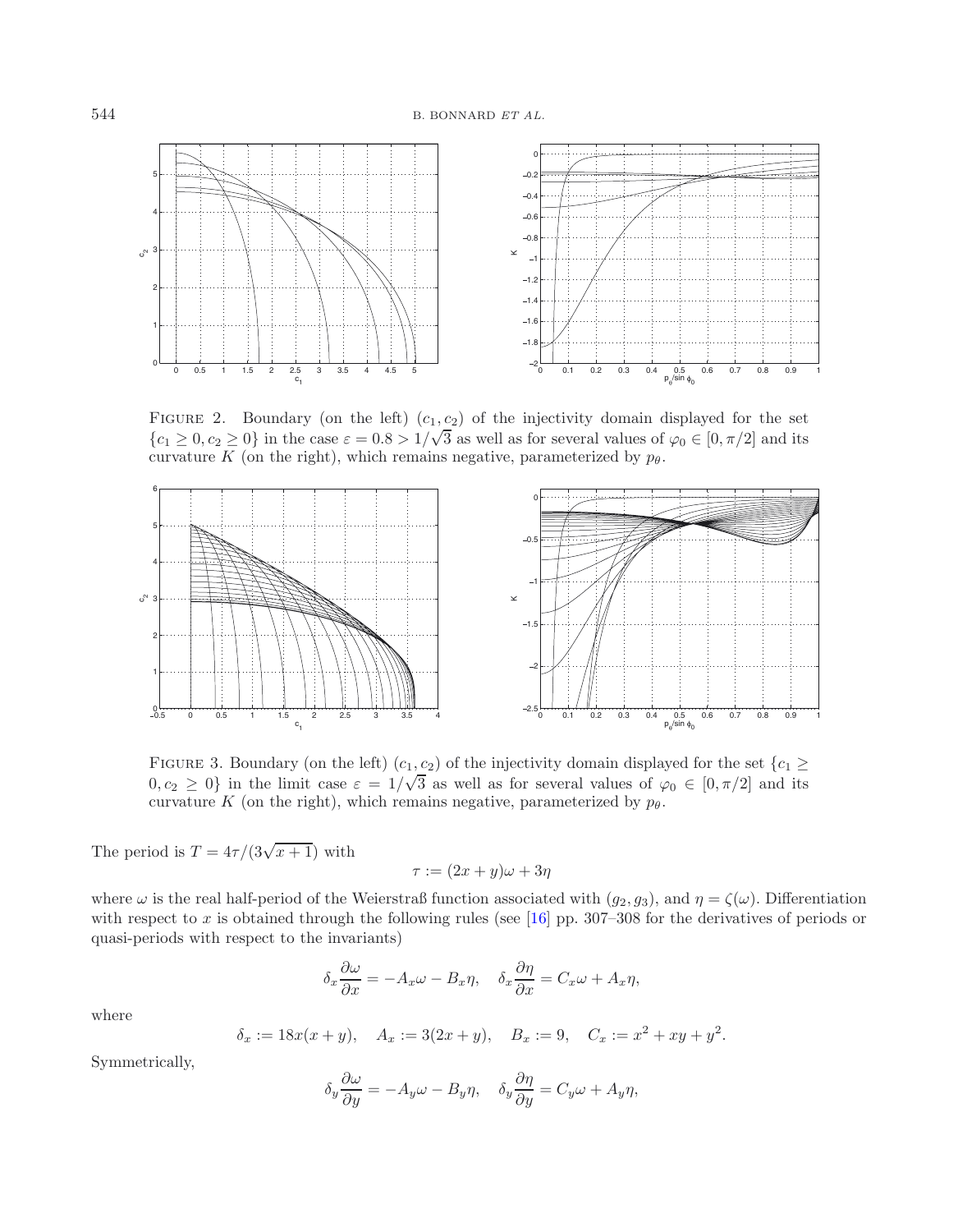where

$$
\delta_y := 18y(x+y), \quad A_y := 3(x+2y), \quad B_y := -9, \quad C_y := -(x^2 + xy + y^2).
$$

<span id="page-12-0"></span>**Proposition 3.7.** *The first and second order derivatives of*  $\tau$  *with respect to (positive)*  $p_{\theta}$  *are* 

$$
\tau' = -\frac{\sqrt{1-y}}{y} \left( -(x-y)\omega + 3\eta \right),
$$
  

$$
\tau'' = -\frac{(-2x^2 + x(x-2)y + (2x+1)y^2)\omega + 3(2x - (x-1)y)\eta}{y^2(x+y)}.
$$

Define

$$
\alpha(x,y) := \frac{1}{y^2} \left( \chi(x,y) - \frac{x}{3} - \frac{y}{6} \right), \quad \chi := \frac{\eta}{\omega}.
$$

<span id="page-12-3"></span>So as to estimate the curvature sign, one essentially needs to compute directional limits of  $\alpha$  at the two degeneracies  $(x, y) = (0, 0)$  and  $(\infty, 0)$ .

**Lemma 3.8.** *For positive* x and y,  $\alpha(x, y) > -1/(2y)$ .

*Proof.* It is geometrically clear that the period T (hence  $\tau$ ) must be strictly decreasing with  $p_{\theta} > 0$  on an ellipsoid of revolution with prescribed oblateness (x is fixed). Then, according to Proposition [3.7,](#page-12-0)  $-(x - y) + 3\chi > 0$ , hence the result on  $\alpha$ .

**Remark 3.9.** When  $x \to 0$  (flat ellipsoid),  $\chi$  degenerates to the rational value  $\lim_{x\to 0} 3g_3/(2g_2) = -y/3$ (see [\[16\]](#page-21-11), p. 314) so one gets  $\alpha(0, y) = -1/(2y)$  for positive y.

<span id="page-12-2"></span>**Lemma 3.10.** *For positive*  $x$ ,  $\alpha(x, 0) = -1/(16x)$ *.* 

*Proof.* When  $y \to 0$  (equator),  $\chi$  degenerates to  $\lim_{y\to 0} 3g_3/(2g_2) = x/3$ . The differentiation rules imply that

<span id="page-12-4"></span>
$$
\delta_y \frac{\partial \chi}{\partial y} = C_y + 2A_y \chi + B_y \chi^2
$$

so, iterating, one obtains

$$
\frac{\partial \chi}{\partial y}(x,0) = \frac{1}{6}, \quad \frac{\partial^2 \chi}{\partial y^2}(x,0) = -\frac{1}{8x},
$$

whence the directional limit for  $\alpha$  (order two Taylor–Young).

<span id="page-12-1"></span>One can then devise a global coarse estimate of  $x\alpha$ , for instance the following.

**Corollary 3.11.** *For positive* x and y,  $x\alpha(x, y) > -1/15$ *.* 

**Remark 3.12.** One actually has  $x\alpha(x, y) > -1/16$  for positive x and y.

**Lemma 3.13.** *For positive* y,  $x\alpha(x, y) \rightarrow -1/16$ ,  $x \rightarrow \infty$ *.* 

*Proof.* Set  $\xi = 1/x$ . When  $\xi \to 0$  (round case<sup>[3](#page-12-1)</sup>),  $\xi \chi$  degenerates to the limit at  $\xi = 0$  of

$$
\xi \frac{3g_3}{2g_2}(1/\xi, y) = \frac{2 + 3y\xi - 3y^2\xi^2 - 2y^3\xi^3}{6(1 + y\xi + y^2\xi^2)}
$$

<sup>&</sup>lt;sup>3</sup>The degeneracy  $x \to \infty$  towards the round case is interpretated as follows: All geodesics tend to meridians, so the limit has to be independent of  $y = 1 - p_\theta^2$ , and the computation of  $\alpha(x, 0)$  in Lemma [3.10](#page-12-2) for the equator already gives the result.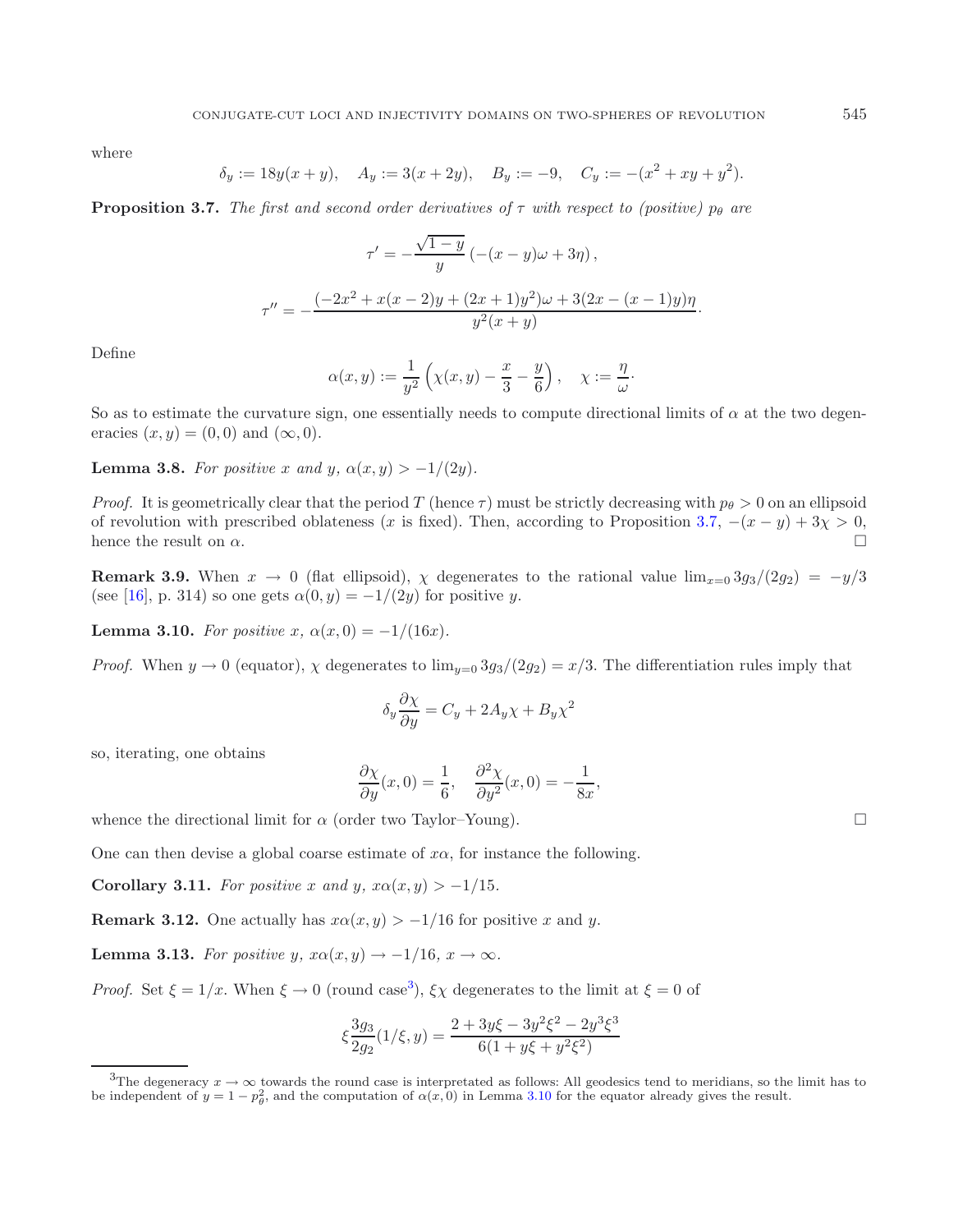so  $(\xi \chi)(0, y) = 1/3$ . Computing as in Lemma [3.10,](#page-12-2) one obtains

<span id="page-13-1"></span>
$$
\frac{\partial(\xi\chi)}{\partial\xi}(0,y) = \frac{y}{6}, \quad \frac{\partial^2(\xi\chi)}{\partial\xi^2}(0,y) = -\frac{y^2}{8},
$$

whence the directional limit for

$$
\frac{\alpha}{\xi} = \frac{1}{\xi^2 y^2} \left( \xi \chi - \frac{1}{3} - \frac{y}{6} \xi \right).
$$

A global coarse estimate of  $(x + 1)\alpha$  is for instance as follows.

**Corollary 3.14.** *For positive* x and y,  $(x + 1)\alpha(x, y) < -1/17 < 0$ *.* 

<span id="page-13-0"></span>**Remark 3.15.** One actually has  $(x + 1)\alpha(x, y) < -1/16$  for positive x and y.

**Proposition 3.16.** *When*  $x \in (0, 1/2)$ *, the curvature for*  $\varphi_0 = \pi/2$  *changes sign.* 

*Proof.* For  $X_0 = \sin^2 \varphi_0 = 1$ , up to some positive factor the curvature reads

$$
\kappa = \tau(\tau + p_{\theta}\tau') + y(2\tau'^2 - \tau\tau'') \ge 0.
$$

As

$$
\tau + p_{\theta} \tau' = 3\omega \left( (x - \frac{1}{2}) + (1 - \alpha)y + 2\alpha y^2 \right),
$$

we see using Lemma [3.10](#page-12-2) that this term has a negative limit as  $y \to 0$  since

$$
\lim_{y=0} \omega = \lim_{y=0} \frac{\pi}{3} \sqrt{\frac{g_2}{2g_3}} = \frac{\pi}{2\sqrt{x}} > 0.
$$

Moreover,

$$
\tau' = -\frac{3\omega}{2}\sqrt{1-y}\left(1+2\alpha y\right)
$$

and

$$
\tau'' = -\frac{3\omega}{2(x+y)} (1 + (1+4\alpha)x + 2\alpha(1-x)y),
$$

are both well defined for  $y = 0$  so  $\kappa$  has the sign of  $x - 1/2$  and is negative. Conversely, when  $y = 1, \tau'$  vanishes and  $\kappa = \tau(\tau - \tau'')$  with

$$
\tau - \tau''_{|y=1} = \omega ((x+2) + 6\chi) > 3\omega x > 0
$$

<span id="page-13-2"></span>by virtue of Lemma [3.8.](#page-12-3) Hence the change of sign.

**Proposition 3.17.** *When*  $x \geq 1/2$ ,  $\tau'' \geq 0$ *.* 

*Proof.* Write as in the previous proof

$$
\tau'' = -\frac{3\omega}{2(x+y)} (1 + (1+4\alpha)x + 2\alpha(1-x)y),
$$

and notice that, using Corollary [3.11,](#page-12-4) the term in the brackets is bounded from below according to

$$
(1+x) + 2\alpha x \underbrace{\left(2 + y(\frac{1}{x} - 1)\right)}_{\geq 0} > (1+x) - \frac{2}{15} \left(2 + y(\frac{1}{x} - 1)\right) \geq \frac{11}{10}
$$

for  $x \geq 1/2$ .

 $\Box$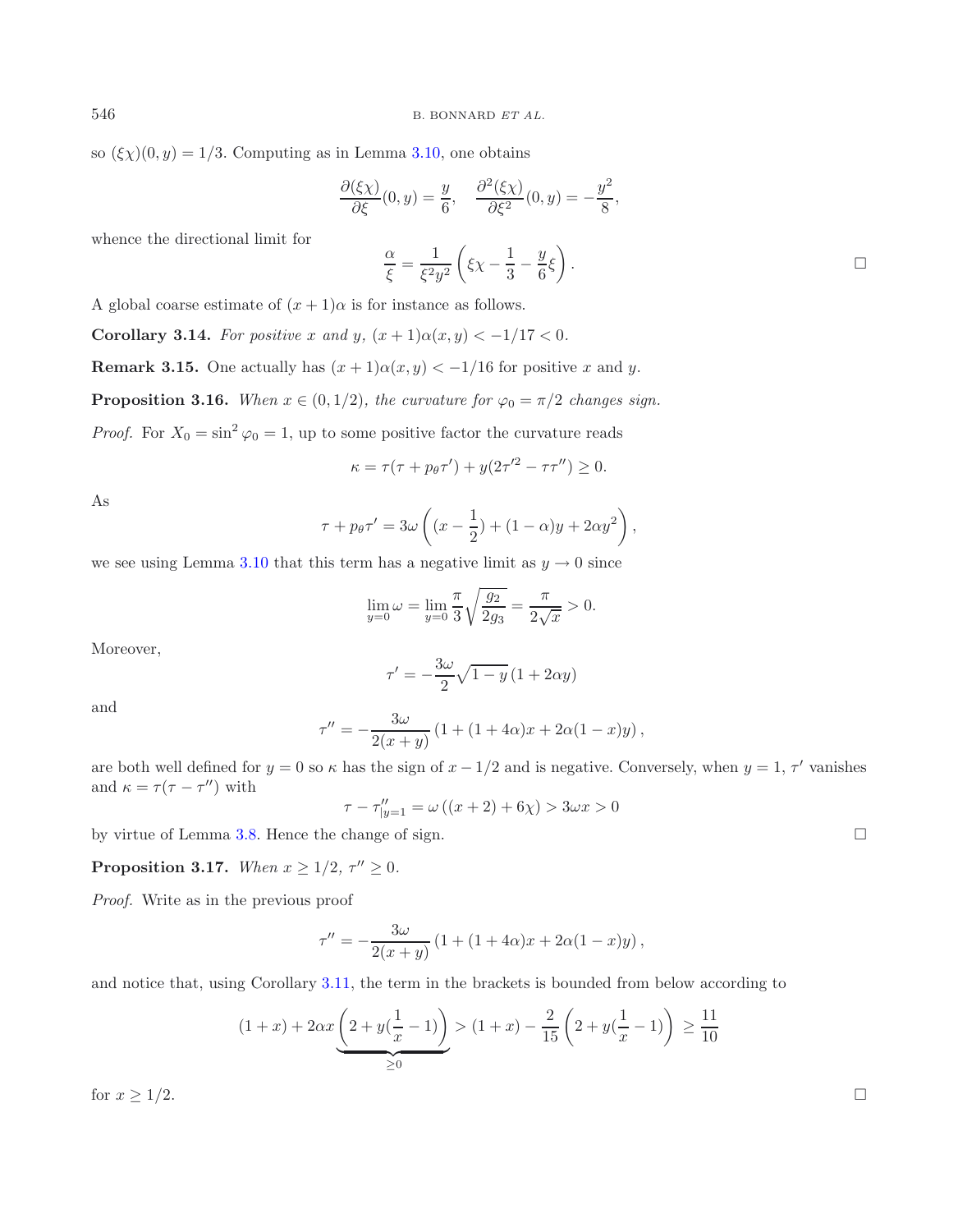

FIGURE 4. Gauss curvature: variation for different values of  $\lambda \in [0,1]$  (compare with Fig. [1\)](#page-6-1).

<span id="page-14-0"></span>**Proposition 3.18.** When  $x \geq 1/2$ ,  $\tau + p_{\theta} \tau' \geq 0$ .

*Proof.* Write as in the proof of Proposition [3.16](#page-13-0)

$$
\tau + p_{\theta} \tau' = 3\omega \left( \left( x - \frac{1}{2} \right) + (1 - \alpha)y + 2\alpha y^2 \right),
$$

and notice that, using successively Lemma [3.8](#page-12-3) and Corollary [3.14,](#page-13-1)

$$
(1 - \alpha) + 2\alpha y \ge -\alpha > 0.
$$

*Proof of Theorem [3.6.](#page-9-1)* When the ratio is less than 1/ √ 3, that is when  $x < 1/2$ , Proposition [3.16](#page-13-0) shows that convexity does not hold for  $\varphi_0 = \pi/2$ . Conversely, when  $x \ge 1/2$ , as  $\tau'' \le 0$  according to Proposition [3.17,](#page-13-2) nonnegativeness of

$$
\tau(\tau + p_{\theta}\tau') + (X_0 - p_{\theta}^2)(2\tau'^2 - \tau\tau'')
$$

holds as soon as  $\tau + p_{\theta} \tau' \geq 0$ , which is Proposition [3.18.](#page-14-0)

We consider now the case of the deformation

$$
m_{\lambda}(\varphi) = \frac{\sin^2 \varphi}{(1 - \lambda \sin^2 \varphi)^2}
$$

which is a simplification of the situation corresponding to the orbital transfer where the thrust is oriented only in the tangential direction analyzed in the last section. If  $\lambda = 1$ , the equator is a pole of order two, but the period mapping can be evaluated with an integral of the first kind only.

**Lemma 3.19.** *The Gauss curvature is given by (see Fig. 4)*

$$
K_{\lambda} = \frac{1 - 6\lambda \cos^2 \varphi - \lambda^2 \sin^2 \varphi (1 + \cos^2 \varphi)}{(1 - \lambda \sin^2 \varphi)^2}.
$$

One sets again  $\psi := \pi/2 - \varphi$  and we get the characteristic equation

$$
\left(\frac{\mathrm{d}\psi}{\mathrm{d}t}\right)^2 = -\frac{p_\theta^2 \lambda^4 \cos^4 \psi + \cos^2 \psi (1 + 2\lambda p_\theta^2) - p_\theta^2}{\cos^2 \psi}.
$$

 $\Box$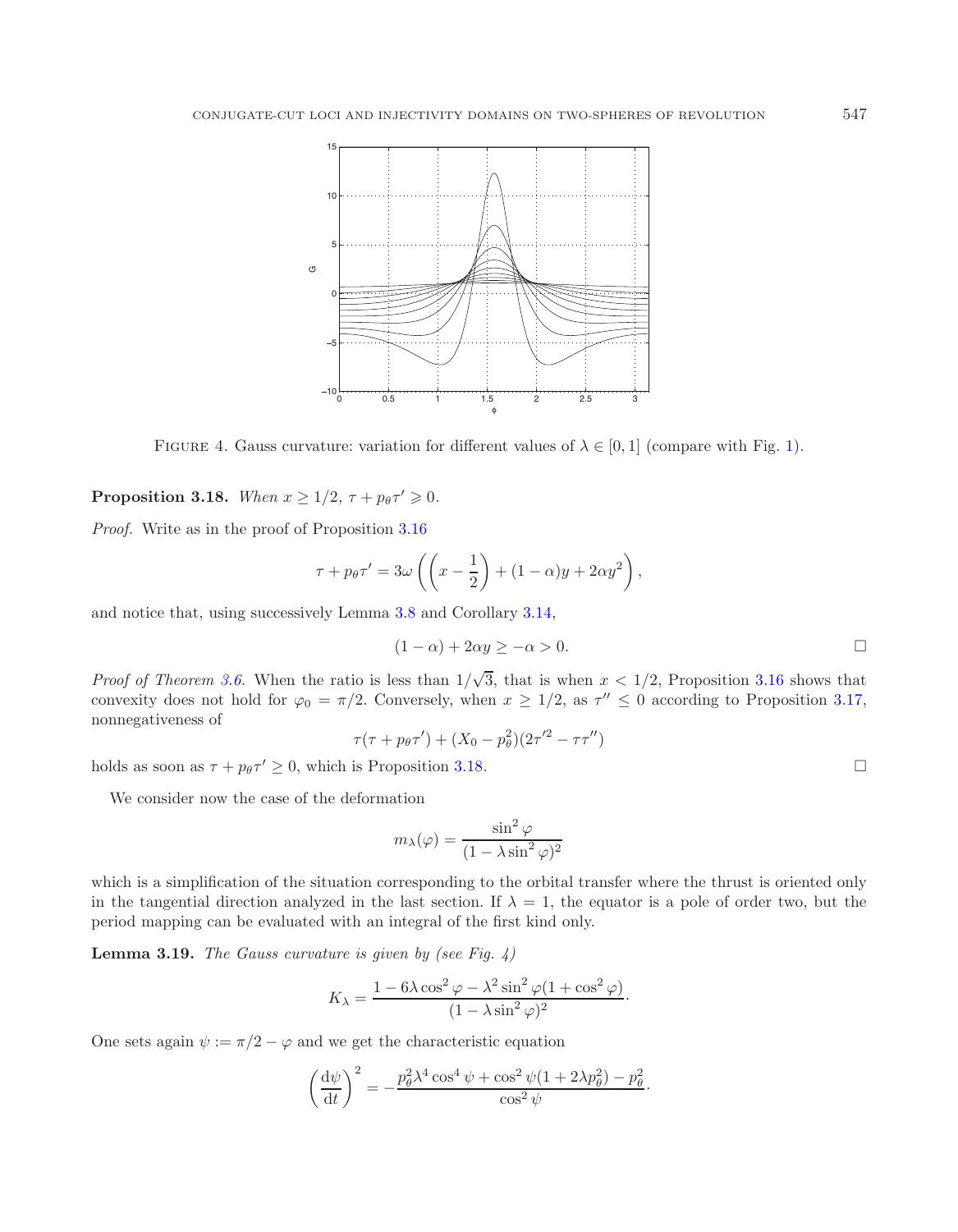The equation  $V = 1$  has two real roots,  $X_1, X_2$ , whose product is  $1/\lambda^2$ :

$$
X_1 := \cos^2 \psi_1 = \frac{(1 + 2\lambda p_\theta^2) - \sqrt{1 + 4\lambda p_\theta^2}}{2p_\theta^2 \lambda^2},
$$
  

$$
X_2 := \frac{(1 + 2\lambda p_\theta^2) + \sqrt{1 + 4\lambda p_\theta^2}}{2p_\theta^2 \lambda^2}.
$$

We set  $Y = \sin \psi$ , hence  $X = 1 - Y^2$  and we get the two roots:

$$
\sin^2 \psi_1 = \frac{2p_\theta^2 \lambda^2 - (1 + 2\lambda p_\theta^2) + \sqrt{1 + 4\lambda p_\theta^2}}{2p_\theta^2 \lambda^2},
$$
  

$$
\sin^2 \psi_2 = \frac{2p_\theta^2 \lambda^2 - (1 + 2\lambda p_\theta^2) - \sqrt{1 + 4\lambda p_\theta^2}}{2p_\theta^2 \lambda^2} < 0.
$$

Therefore,

$$
\left(\frac{\mathrm{d}\psi}{\mathrm{d}t}\right)^2 = \frac{p_\theta^2 \lambda^2 ((\sin^2 \psi_1 - \sin^2 \psi)(\sin^2 \psi - \sin^2 \psi_2))^{1/2}}{\cos^2 \psi}.
$$

We integrate with the ascending branch and making the rescaling  $Y = \sin \psi_1 Z$ , we have:

$$
\frac{\mathrm{d}Z}{p_{\theta}\lambda\sqrt{(1-Z^2)(\sin^2\psi_1Z^2-\sin^2\psi_2)}}=\mathrm{d}t.
$$

The period mapping is given by:

$$
\frac{T}{4} = \int_0^1 \frac{dZ}{p_\theta \lambda (\sin^2 \psi_1 - \sin^2 \psi_2)^{1/2} \sqrt{(1 - Z^2)(k^2 Z^2 + k'^2)}}
$$

where

$$
k^{2} := \frac{2p_{\theta}^{2}\lambda^{2} - (1 + 2\lambda p_{\theta}^{2}) + \sqrt{1 + 4\lambda p_{\theta}^{2}}}{2\sqrt{1 + 4\lambda p_{\theta}^{2}}}
$$

and  $k^2 + k'^2 = 1$ . We deduce

**Proposition 3.20.** *The period mapping is given by*  $T = 4K(k)/\alpha$ , where  $\alpha = (1 + 4\lambda p_{\theta}^2)^{1/4}$  and the modulus is

$$
k^{2} = \frac{2p_{\theta}^{2}\lambda^{2} - (1 + 2\lambda p_{\theta}^{2}) + \alpha^{2}}{2\alpha^{2}}.
$$

**Remark 3.21.** When  $p_{\theta} \to 0$ , then  $k^2 \to 0$ . When  $\lambda = 1$  and  $p_{\theta} \to \sqrt{m(\pi/2)} = +\infty$ ,  $k^2 \to 1/2$ . This second estimate is the invariant associated with the pole of order 2 at the equator, computed in the tangential case [\[11](#page-21-7)].

The Z-variable is

$$
Z(t) = -\mathrm{cn}\left(K(k) + \alpha t, k\right)
$$

which leads to the parameterization of  $\varphi$  associated with the ascending branch. The  $\theta$ -variable is found using:

$$
\frac{\mathrm{d}\theta}{\mathrm{d}t} = \lambda(\lambda - 2) - \lambda^2 \sin^2 \psi_1 Z^2 + \frac{1}{1 - \sin^2 \psi_1 Z^2}.
$$

Computing using [\[19\]](#page-21-12) and the elliptic integral of the third kind

$$
\Lambda(u,a,k) := \int_0^u \frac{\mathrm{d}v}{1 - a^2 \mathrm{sn}^2 v},
$$

one gets the following (see [\[13\]](#page-21-10) for a more compact form using Weierstraß functions).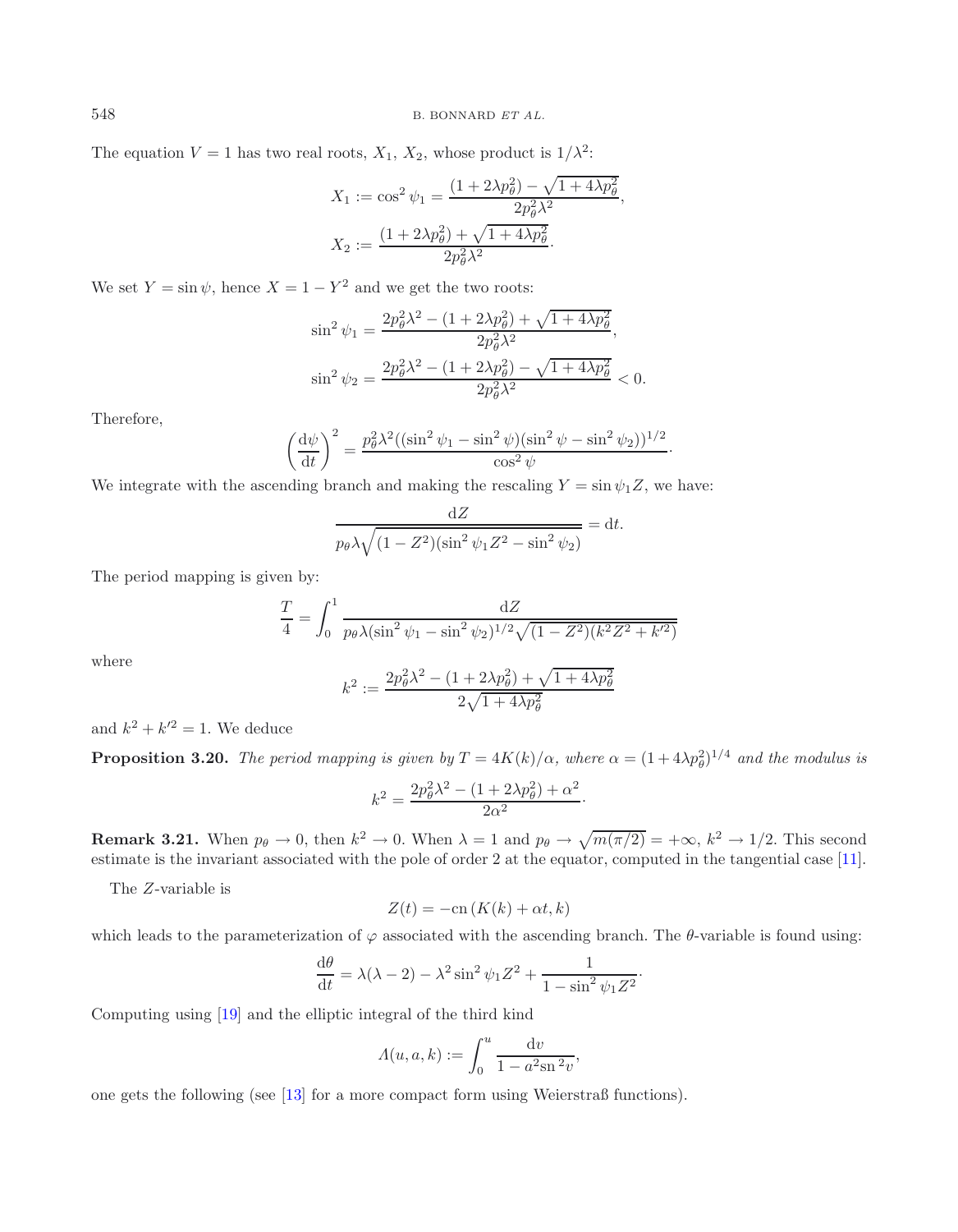<span id="page-16-0"></span>

Figure 5. The first and second derivatives of the return mapping with respect to the parameter  $p_{\theta}$  are respectively displayed on the left hand side and on the right hand side for different values of  $\lambda$ , illustrating the fact that  $\Delta\theta' < 0 < \Delta\theta''$  ( $\lambda = 0.1$  solid line,  $\lambda = 0.5$  dash-dot line,  $\lambda = 0.9$ dotted line).

**Proposition 3.22.** For the ascending branch, with  $\varphi(0) = \pi/2$  and  $\theta(0) = 0$ , one has:

$$
\varphi(t) = \frac{\pi}{2} - \operatorname{asin}(-\sin \psi_1 \operatorname{cn} (K + \alpha t, k)),
$$
  

$$
\theta(t) = \theta_1(t) + \theta_2(t) + \theta_3(t),
$$

*where*  $\alpha := (1 + 4\lambda p_{\theta}^2)^{1/4}$  *and* 

$$
\theta_1(t) := \lambda(\lambda - 2)t,
$$
  
\n
$$
\theta_2(t) := -\lambda^2 \sin^2 \psi_1 \left( -\frac{k'^2}{k^2}t + \frac{1}{\alpha k^2} (E(K + \alpha t, k) - E) \right),
$$
  
\n
$$
\theta_3(t) := \frac{1}{\alpha \cos^2 \psi_1} \left[ \Lambda \left( K + \alpha t, i \frac{\sin \psi_1}{\cos \psi_1}, k \right) - \Lambda \left( K, i \frac{\sin \psi_1}{\cos \psi_1}, k \right) \right].
$$

Elliptic integrals of the third kind are necessary to compute the  $\theta$ -variable. Thanks to the property that the period mapping is a reparameterization of  $K(k)$ , one gets estimates of the derivatives which are necessary to conclude about the convexity properties of the first return mapping (see Fig. [5\)](#page-16-0) and the injectivity domains. To compute injectivity domains, one introduces  $S := K(k)/\alpha$  and we denote  $c_1 := Sp_\theta$ ,  $c_2 := Sp_\varphi$ . The curvature

$$
K = \frac{c_1'c_2'' - c_1''c_2'}{(c_1'^2 + c_2'^2)^{3/2}}
$$

can be computed using formal computations and the derivative of K and E with respect to the modulus [\[19](#page-21-12)]. One has:

$$
c_1'c_2'' - c_1''c_2' = \frac{\Phi(\lambda, p_\theta, m_0, K, E)}{2\alpha^8 p_\theta^2 p_\varphi(-p_\theta^2 + m_0)(p_\theta^2(\lambda - 1)^2 - 1)^2},
$$

where  $\Phi(\lambda, p_\theta, m_0, K, E)$  is a polynomial of degree two in K and E, and the numerical experiments show that we cannot conclude as for the ellipsoid by a simple verticality argument. The numerical simulations about the curvature lead to the following (see [\[18\]](#page-21-14) for the details).

**Proposition 3.23.** *There exists* 0.7 < λ<sup>∗</sup> < 0.8 *such that for* λ ≤ λ<sup>∗</sup> *all the injectivity domains are convex but if*  $\lambda > \lambda_*$  *there exists*  $\varphi(0)$  *such that the injectivity domain is not convex.*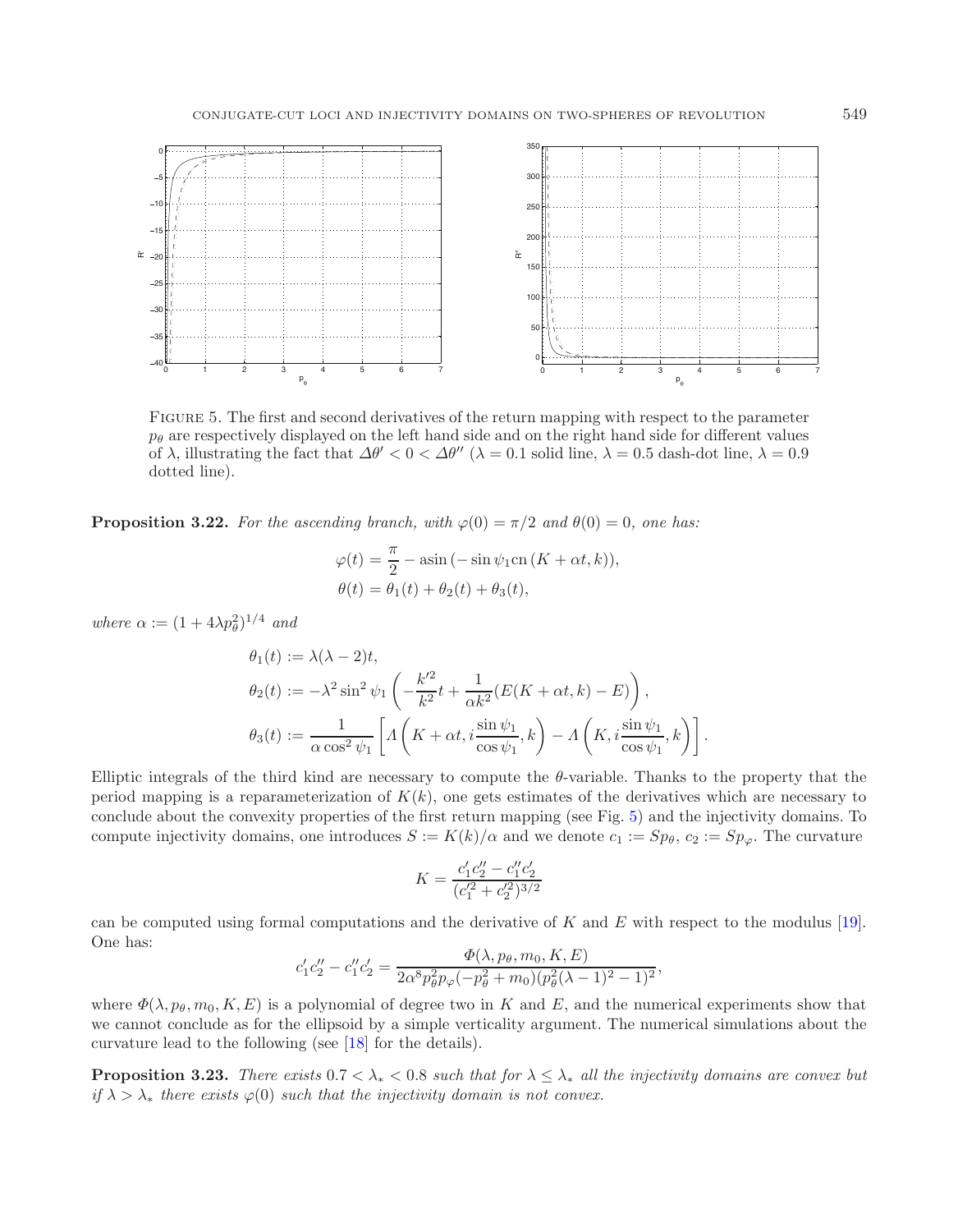<span id="page-17-0"></span>

FIGURE 6. Gauss curvature (again, compare with Fig. [1\)](#page-6-1).

In the single-input tangential case, finally, the deformation is

$$
m(\varphi) = \frac{\sin^2 \varphi (1 - \lambda \sin^2 \varphi / 2)^2}{(1 - \lambda \sin^2 \varphi)^2}
$$

where the period can be computed using general elliptic integrals. We present the algorithms needed in computations in the case  $\lambda = 1$  only, where the metric admits a pole of order two at the equator.

**Lemma 3.24.** *The Gauss curvature is given by*

$$
G = \frac{(\sin^2 \varphi - 4)(\sin^2 \varphi + 1)}{(\sin^2 \varphi - 1)(\sin^2 \varphi - 2)}
$$

and  $G < 0$  *outside the equator (see Fig. [6\)](#page-17-0).* 

Setting  $\psi = \pi/2 - \varphi$  and  $X = \sin^2 \psi$ , the characteristic equation  $\dot{\psi}^2 = 1 - V(\psi)$  is associated with the potential

$$
V(X) = \frac{4p_{\theta}^{2}X^{2}}{(1-X)(1+X)^{2}}.
$$

The equation  $1 - V(X) = 0$  is a polynomial of degree three with three real roots  $X_1 > 0 > X_3 > -1 > X_4$ . To integrate, it is sufficient to check that there is no parallel solution  $\dot{m}(\varphi) = 0$ , the equator being excluded since the metric is singular. Meridian circles excepted, every geodesic is such that  $\psi$  is periodic with period T; T/4 is the time to reach from the equator,  $X = 0$ , the root  $X_+ = X_1 = \sin^2 \psi_+$ ,

$$
\frac{T}{4} = \int_0^{\psi_+} \frac{\mathrm{d}\psi}{\sqrt{1 - V(\psi)}}.
$$

Since  $X = \sin^2 \psi$ ,

$$
\frac{\mathrm{d}t}{2} = \frac{(1+X)\mathrm{d}X}{\sqrt{P(X)}}
$$

where  $P(X) = X((1 - X)(1 + X)^2 - 4p_\theta^2 X^2)$  is a polynomial whose roots are by construction  $X_1 > X_2 = 0$  $X_3 > X_4$ ; so the period is given by

$$
\frac{T}{2} = \int_0^{X_+} \frac{(1+X)dX}{\sqrt{P(X)}}.
$$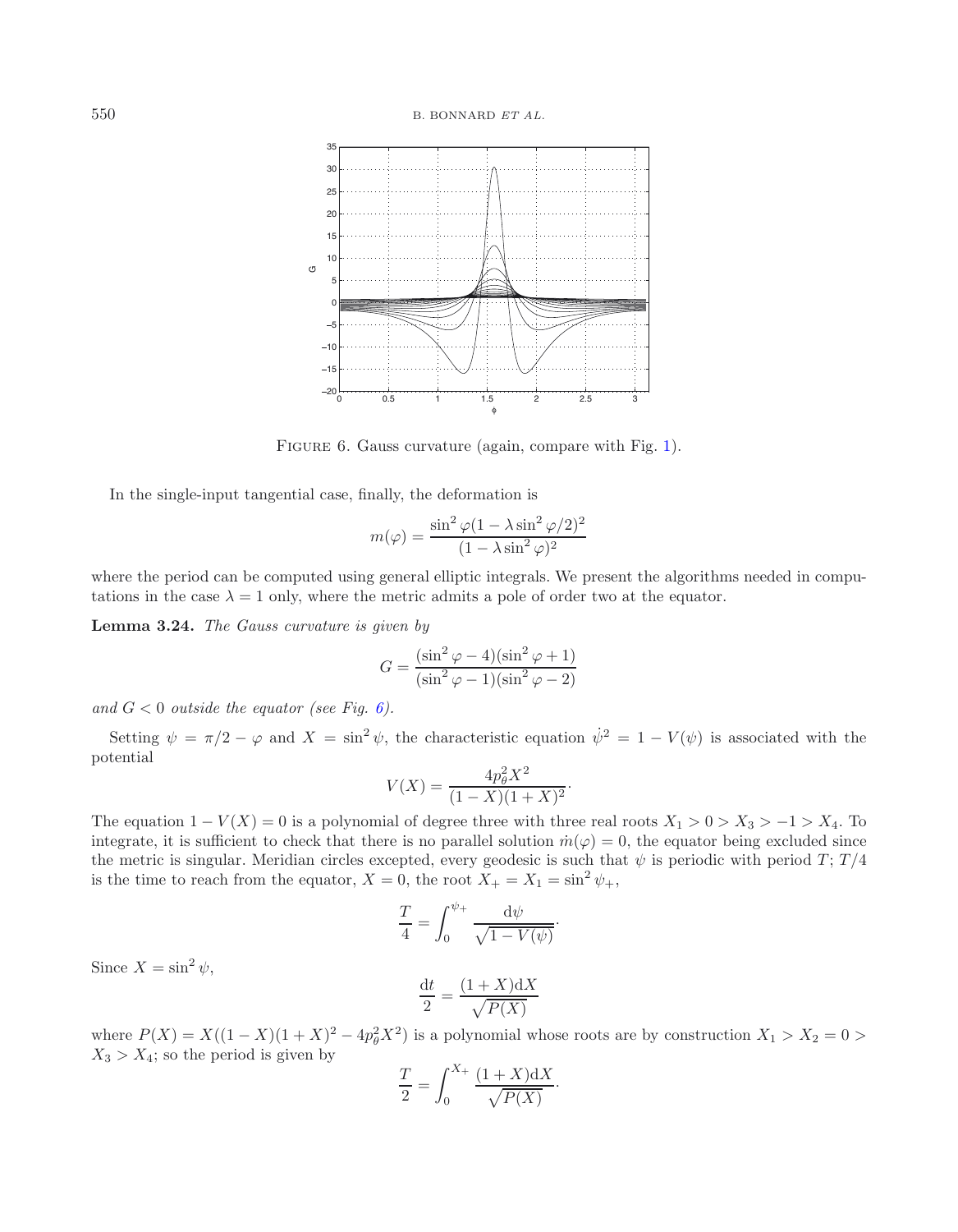<span id="page-18-0"></span>

Figure 7. The first and second derivatives of the return mapping with respect to the parameter  $p_{\theta}$  are respectively displayed on the left hand side and on the right hand side illustrating the fact that  $\Delta\theta' < 0 < \Delta\theta''$ .

With the rescaling  $X = X_1Y$  this gives the formula:

$$
T = 2 \int_0^1 \frac{(1 + X_1 Y) X_1 \mathrm{d} Y}{\sqrt{P(X_1 Y)}}.
$$

The derivatives of  $T(p_\theta)$  can be computed in the same category. In particular:

$$
\frac{\mathrm{d}T}{\mathrm{d}p_{\theta}} = \int_0^1 \frac{X_1 P_1(X1, Y) + P_2(X_1, Y)}{(P(X_1 Y))^{3/2}} \mathrm{d}Y
$$

where

$$
P_1(X_1, Y) := 2(1 + 2X_1Y)P(X_1Y) - X_1Y(1 + X_1Y)P'(X_1Y),
$$
  
\n
$$
P_2(X_1, Y) := 8p_\theta X_1^4 Y^3(1 + X_1Y).
$$

The explicit expression of  $X_1$  is given by Cardano's formula. Due to the complexity, one checks numerically that the first return mapping is such that  $\Delta\theta' < 0 < \Delta\theta''$  (see Fig. [7\)](#page-18-0). A proof of this is given in [\[6\]](#page-20-4) using a different parameterization, allowing to conclude on the structure of the cut and conjugate loci.

**Remark 3.25.** Monotonicity of the return mapping is a consequence of the Gauss curvature condition  $G < 0$ , since conjugate points cannot occur before crossing the equator and geodesics are not intersecting before crossing the equator.

To compute explicitly the period, one starts from

$$
2dt = \frac{(1+X)dX}{\sqrt{P(X)}}
$$

and makes the reparameterization  $2dt = ds(1 + X)$ ; then  $ds = dX/\sqrt{P(X)}$  and the X-variable is computed in the s-time, while the true time is recovered by quadrature. Having reduced the complexity to evaluate

$$
\int \frac{\mathrm{d}X}{\sqrt{P(X)}},
$$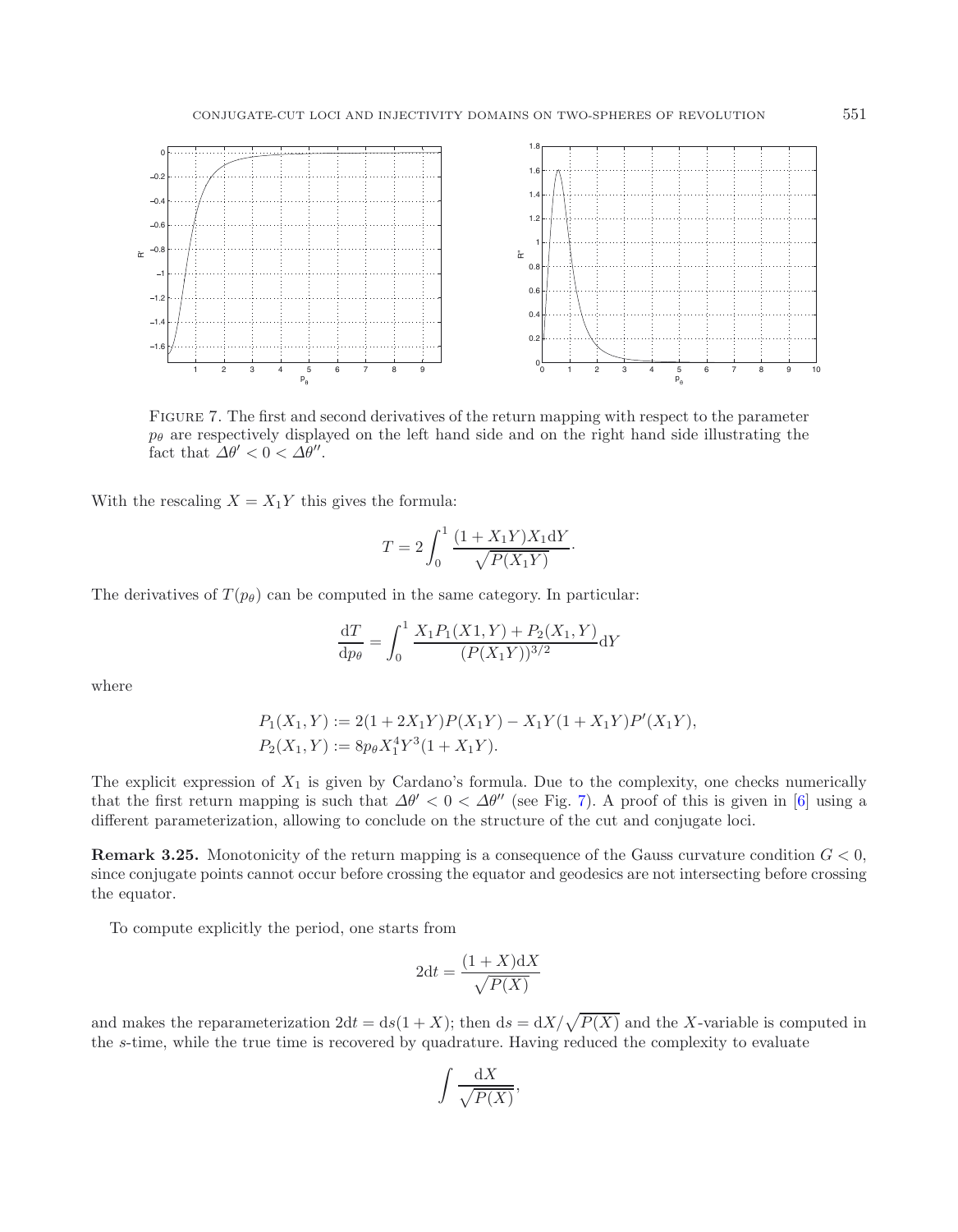Möbius transformations are used to normalize the roots of the polynomial  $P$ . A Möbius transformation is a transformation of the Riemann sphere:  $X = f(Z) = (aZ + b)/(cZ + d)$ ,  $ad - bc \neq 0$ . Such a transformation induces the following on the polynomial:  $P(X) = Q(Z)/(cZ + d)^4$  where Q is a polynomial of degree four with normalized roots  $-1$ , 1,  $-1/k$  and  $1/k$ . In particular,

$$
\int \frac{\mathrm{d}X}{\sqrt{P(X)}} = \int \frac{(ad - bc)}{\sqrt{Q(Z)}} \mathrm{d}Z.
$$

Moreover, the following properties hold. (i) The *cross-ratio* of four points is invariant:

$$
\frac{(X_1 - X_3)(X_2 - X_4)}{(X_2 - X_3)(X_1 - X_4)} = \frac{(Z_1 - Z_3)(Z_2 - Z_4)}{(Z_2 - Z_3)(Z_1 - Z_4)}.
$$

(ii) Given two triplets  $(Z_1, Z_2, Z_3)$  and  $(X_1, X_2, X_3)$  of different points, there exists only one Möbius application mapping the two triplets:

$$
F: Z \mapsto \frac{aZ + b}{cZ + d} = X
$$

whose coefficients are

$$
a := \begin{vmatrix} Z_1 X_1 & X_1 & 1 \\ Z_2 X_2 & X_2 & 1 \\ Z_3 X_3 & X_3 & 1 \end{vmatrix}, \quad c := \begin{vmatrix} Z_1 & X_1 & 1 \\ Z_2 & X_2 & 1 \\ Z_3 & X_3 & 1 \end{vmatrix},
$$

$$
b := \begin{vmatrix} Z_1 X_1 & Z_1 & X_1 \\ Z_2 X_2 & Z_2 & X_2 \\ Z_3 X_3 & Z_3 & X_3 \end{vmatrix}, \quad d := \begin{vmatrix} Z_1 X_1 & Z_1 & 1 \\ Z_2 X_2 & Z_2 & 1 \\ Z_3 X_3 & Z_3 & 1 \end{vmatrix}.
$$

Different Möbius transformations can be constructed depending on the roots ordering; we choose the one mapping  $(1, -1, -1/k, 1/k)$  to  $(X_1, X_2, X_3, X_4)$  where  $k \in (0, 1)$  is the modulus. By invariance of the crossratio,

$$
1 < \frac{(X_1 - X_3)(X_2 - X_4)}{(X_2 - X_3)(X_1 - X_4)} = \left(\frac{k+1}{k-1}\right)^2
$$

so  $k \in (0, 1)$ . The coefficients of the Möbius transformation are

$$
a := -X_1 X_3 \left( 1 + \frac{1}{k} \right), \quad b := a,
$$
  

$$
c := X_1 \left( 1 - \frac{1}{k} \right) - 2X_3, \quad d := -X_1 \left( 1 - \frac{1}{k} \right) - \frac{2X_3}{k}.
$$

Since this transformation is used to parameterize the branch joining  $X_2 = 0$  to  $X_1$ , it has to be checked that the pole of the above Möbius transformation is not in  $[-1, 1]$  which is numerically done. To parameterize in this case the branch, one uses:

$$
sn^{-1}(x,k) = \int_0^x \frac{du}{\sqrt{(1 - u^2)(1 - k^2 u^2)}}.
$$

This gives the parameterization of the Z-variable in the s-time, which is a reparameterization of the sn function, while the X-variable is obtained inverting the Möbius transformation. To compute the  $\theta$ -variable, we use

$$
\frac{\mathrm{d}\theta}{\mathrm{d}t} = \frac{4p_{\theta}X^2}{(1-X)(1+X)^2}
$$

which can be integrated using elliptic functions. See [\[6](#page-20-4),[18](#page-21-14)] for the details of the computations.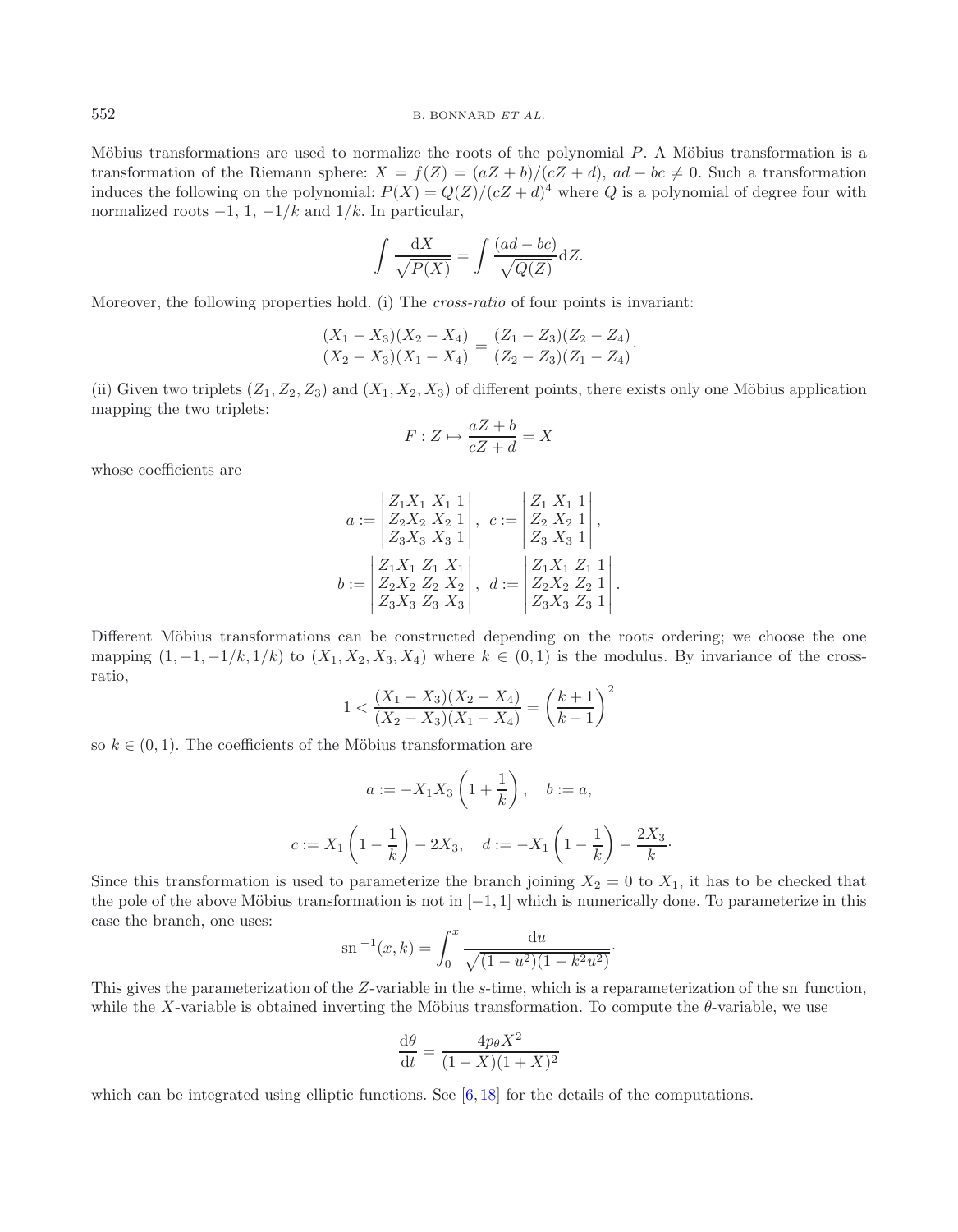# 4. CONCLUSION

We mention to conclude two extensions of our computations motivated by applications to geometry and optimal control.

#### **4.1. Prolate case**

For the ellipsoid of revolution the prolate case is different: Cut points are not obtained for  $T/2$  (where T is the period mapping) but correspond to geodesics intersecting on the opposite meridian (*versus* the antipodal parallel in the oblate case). They can be computed solving the equation  $\theta = \pi$ . This gives an additional complexity when computing the injectivity domains.

#### **4.2. Extension to mechanical systems on two-spheres of revolution**

They arise for instance in the energy minimization problem for two-level dissipative control systems. This leads to consider mechanical systems where the potential admits several local extrema. See the discussion in [\[12\]](#page-21-15) for the case of extremals in the meridian planes, and [\[10](#page-21-16)] for the non meridian case.

# Appendix A. Elliptic integrals and functions

## **A.1. Complete elliptic integrals**

The first and second order complete elliptic integrals are respectively defined by

$$
K(k) = \int_0^{\pi/2} (1 - k^2 \sin^2 \theta)^{-1/2} d\theta, \quad E(k) = \int_0^{\pi/2} (1 - k^2 \sin^2 \theta)^{1/2} d\theta
$$

where  $0 < k < 1$  is the modulus. One has the following asymptotics when  $k \to 0$ :

$$
K(k) = \frac{\pi}{2} \left( 1 + \frac{k^2}{4} + o(k^3) \right), \quad E(k) = \frac{\pi}{2} \left( 1 - \frac{k^2}{4} + o(k^3) \right).
$$

## **A.2. Weierstraß elliptic function**

Weierstraß elliptic function  $\wp$  verifies

$$
\wp'^2 = 4\wp^3 - g_2\wp - g_3
$$
,  $\wp(z) - \frac{1}{z^2} = \frac{g_2}{20}z^2 + o(z^3)$ 

where  $g_2$  and  $g_3$  are called the invariants. Denote  $e_1, e_2, e_3$  the complex roots of the cubic polynomial  $4X^3$  −  $g_2X - g_3$ . Their sum is zero and, if they are real and distinct, they are ordered according to  $e_1 > e_2 > e_3$ . In this case,  $\wp$  is a doubly periodic function whose half periods  $\omega$ ,  $\omega'$  can be chosen real and imaginary, respectively.

#### **REFERENCES**

- <span id="page-20-5"></span>[1] A. Agrachev, U. Boscain and M. Sigalotti, A Gauss-Bonnet-like formula on two-dimensional almost-Riemannian manifolds. Discrete Contin. Dyn. Syst. **20** (2008) 801–822.
- <span id="page-20-7"></span>[2] M. Berger, Volume et rayon d'injectivité dans les variétés riemanniennes de dimension 3. Osaka J. Math. **14** (1977) 191–200. [3] M. Berger, A panoramic view of Riemannian geometry. Springer-Verlag, Berlin (2003).
- <span id="page-20-6"></span><span id="page-20-0"></span>[4] G. Besson, G´eod´esiques des surfaces de r´evolution. S´eminaire de Th´eorie Spectrale et G´eom´etrie **S9** (1991) 33–38.
- 
- <span id="page-20-2"></span>[5] V.G. Boltyanskii, Sufficient conditions for optimality and the justification of the dynamic programming method. SIAM J. Control **4** (1966) 326–361.
- <span id="page-20-4"></span>[6] B. Bonnard and J.-B. Caillau, Metrics with equatorial singularities on the sphere. HAL preprint No. 00319299 (2008) 1–30.
- <span id="page-20-3"></span>[7] B. Bonnard and J.-B. Caillau, Geodesic flow of the averaged controlled Kepler equation. Forum Math. **21** (2009) 797–814.
- <span id="page-20-1"></span>[8] B. Bonnard, J.-B. Caillau, R. Sinclair and M. Tanaka, Conjugate and cut loci of a two-sphere of revolution with application to optimal control. Ann. Inst. Henri Poincaré, Anal. Non Linéaire **26** (2009) 1081–1098.